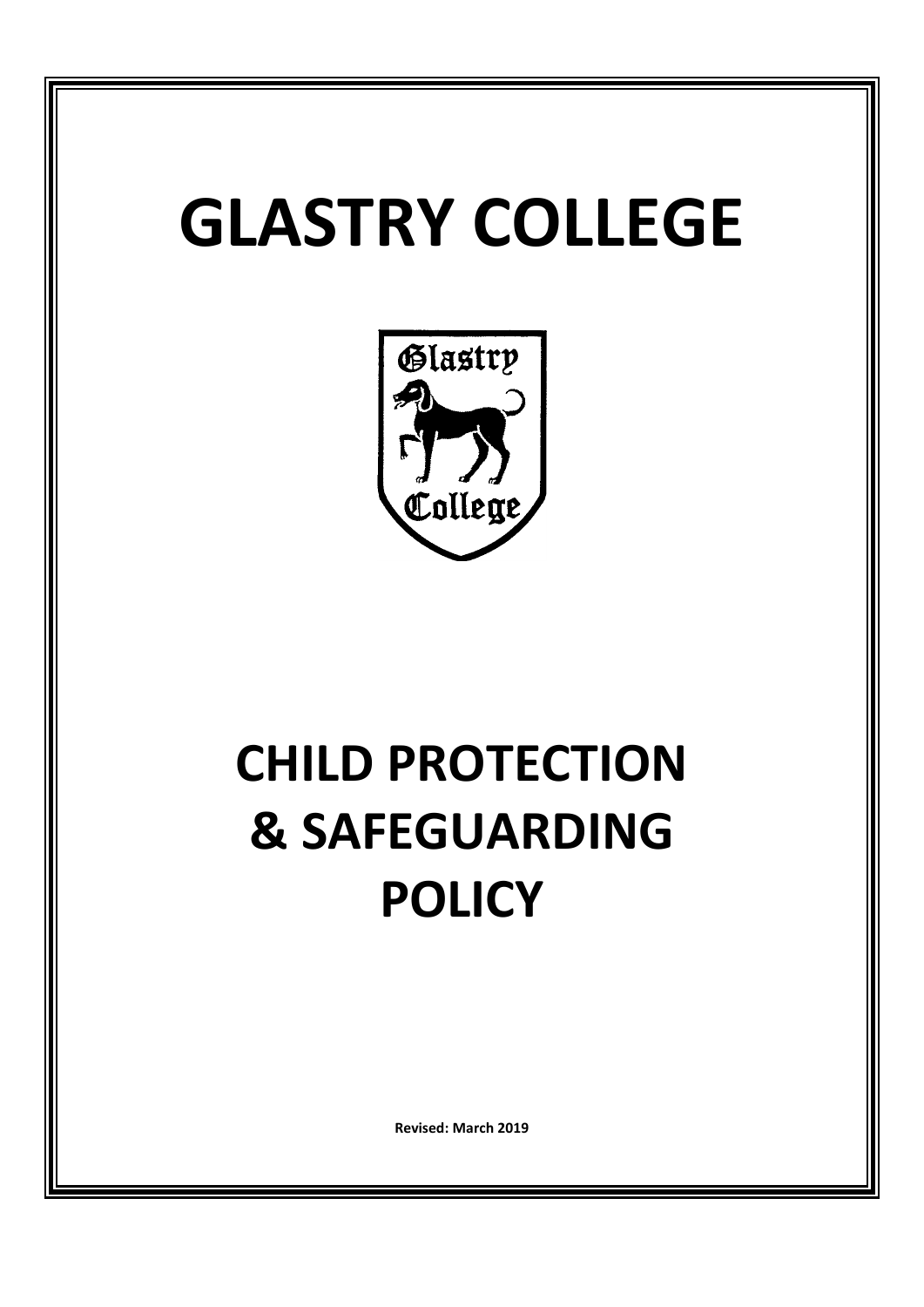# **Contents:**



- 1 Introduction
- 2 Other Related Policies
- 3 The School's Safeguarding Team
- 4 Child Protection Definitions
- 5 Responding to Safeguarding and Child Protection Concerns
- 6 Consent, Confidentiality, Information Sharing and Record Keeping
- 7 Safe Recruitment Procedures
- 8 Code of Conduct
- 9 The Preventative Curriculum
- 10 Monitoring and Evaluation

# **Appendices:**

- 1A Referral Procedures for Reporting Suspected (or disclosed Child Abuse)
- 1B Guidance for staff – Responding to a Disclosure of Abuse
- 2 Note of Concern
- 3 Parental Responsibility
- 4 Signs & Symptoms of Abuse – Possible Indicators
- 5 Specific Types of Abuse
- 6 Children with Increased Vulnerabilities
- 7 How a Parent/Guardian can make/raise a Child Protection Concern
- 8 Dealing with Allegation by Someone Other than a Member of Staff
- 9 Dealing with Allegations of Abuse against a Member of Staff
- 10 Pastoral Care Report
- 11 Self-Harm
- 12A/B Procedure for Management of Self-Harm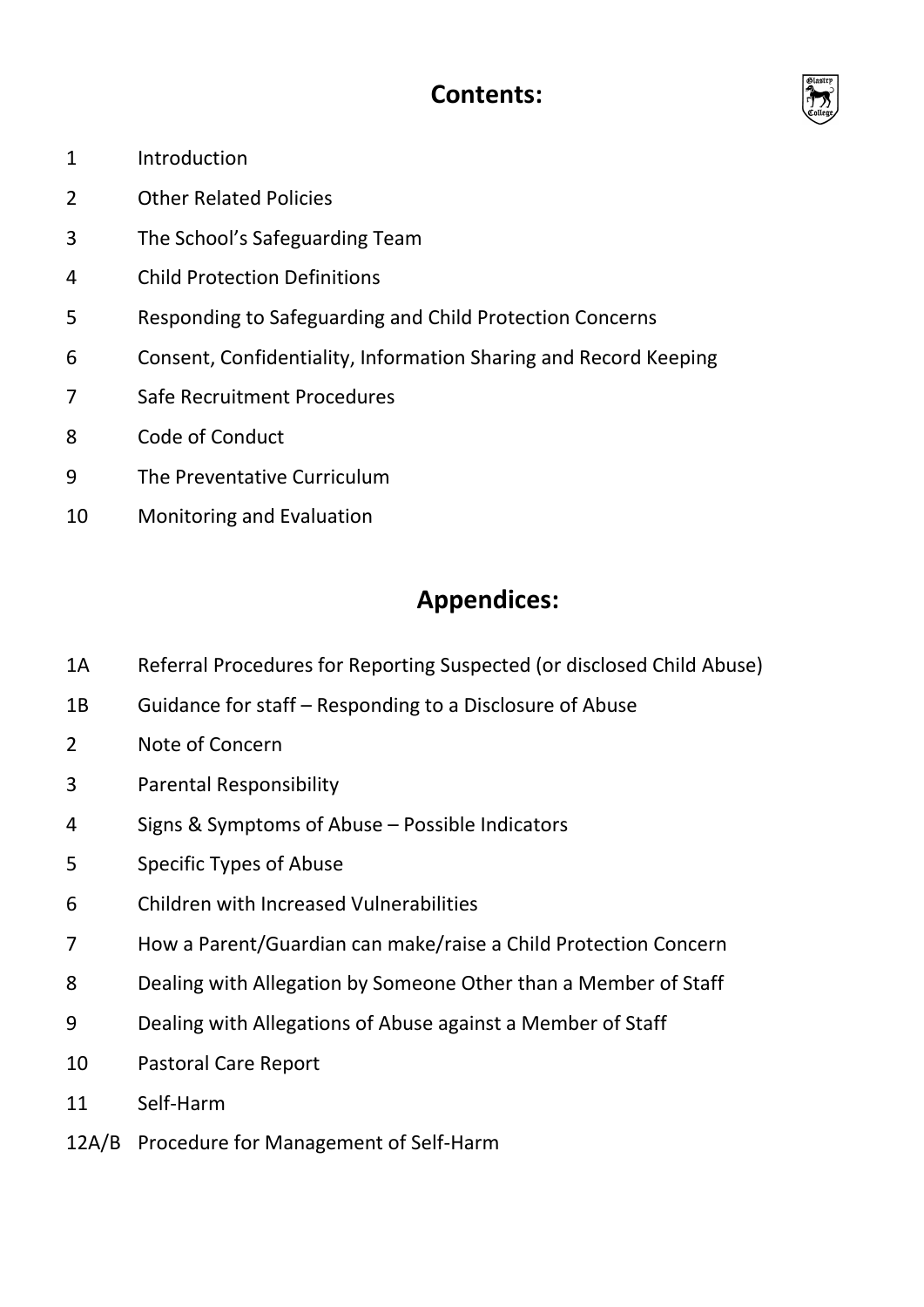

## **CHILD PROTECTION AND SAFEGUARDING POLICY**

## **1. INTRODUCTION:**

The UN Charter under the "Rights of the Child" states that all children have the right to protection against neglect, cruelty and exploitation. In Glastry College we have a role in preventing abuse, not only by adopting a policy for the management of suspected cases of abuse but also through the curriculum, by helping students to acquire relevant information, skills and attitudes both to resist abuse in their own lives and to prepare them for the responsibilities of their adult lives, including parenthood. The college ethos fosters security whereby students are encouraged to discuss problems, knowing that they will be listened to and their viewpoints valued.

Acknowledging that children cannot learn or develop effectively unless they feel secure, we are committed to do whatever is reasonable to safeguard or promote our pupils' welfare and safety.

The general principles, which underpin our work, are those set out in the UN Convention on the Rights of the Child and are enshrined in the Children (Northern Ireland) Order 1995, "Co-Operating to Safeguard Children and Young People in Northern Ireland" (DOH, 2017), the Department of Education (Northern Ireland) guidance "Safeguarding and Child Protection in Schools" (DENI Circular 2017/04) and the Safeguarding Board for NI Core Child Protection Policy and Procedures (2017).

This policy sets out the procedures to be followed in cases of suspected abuse and guidance for all staff in dealing prudently with the young people in our charge.

The main elements to our policy are:

- Establishing a safe environment in which children can learn
- Developing and implementing procedures for identifying and reporting cases or suspected cases of abuse
- Raising awareness of child protection issues and equipping our children with the skills needed to keep them safe
- Supporting pupils who have been abused in accordance with his/her agreed child protection/ safe guarding plan
- Raising pupil awareness to enable them to safeguard themselves when using the internet and other form of social media

## **2. OTHER RELATED POLICIES:**

The school has a duty to ensure that safeguarding permeates all activities and functions. This policy therefore complements and supports a range of other school polices including:

- Behaviour Policy
- Anti-Bullying Policy
- Use of Reasonable Force/Safe Handling
- Special Educational Needs
- Educational Visits
- First Aid and the Administration of Medicines
- Health & Safety Policy
- Relationships and Sexuality Education
- E-Safety
- Attendance

These policies are available to parents. Any parent requiring a copy should contact the College Office, or visit the college website a[t www.glastrycollege.org.uk](http://www.glastrycollege.org.uk/)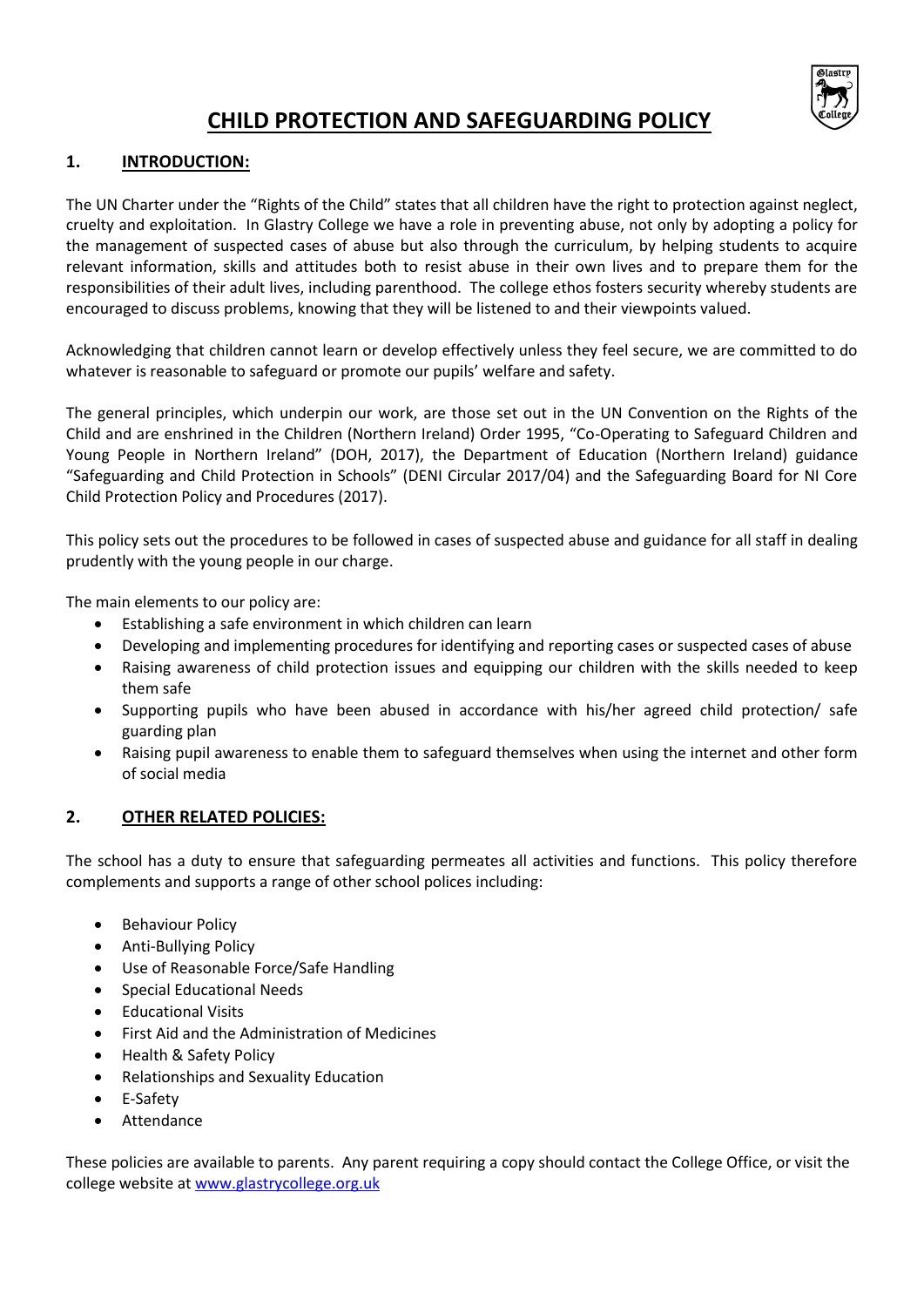## **3. THE SCHOOL'S SAFEGUARDING TEAM**

| Designated Teacher for Child Protection:        | - Mrs K Harris      |
|-------------------------------------------------|---------------------|
| Deputy Designated Teacher for Child Protection: | - Ms J Attwood      |
| Principal:                                      | - Mr A J Hutchinson |
| Designated Governor for Child Protection:       | - TBC -             |
| Chairperson of the Governors:                   | - TBC               |

## **The Role of the Designated Teacher & Deputy Designated Teacher for Child Protection**

This role is the key to ensuring that proper procedures and policies are in place and are followed with regard to child protection issues and that there is a dedicated resource available for other staff, volunteers and governors to draw upon.

To be effective he/she must:

- Maintain, and store securely, records of all Child protection concerns.
- Provide written annual report to the Board of Governors regarding Child Protection.
- Act as a source of advice, support and expertise within the college and be responsible for co-ordinating action regarding referrals by liaising with Social Services and other relevant agencies over cases of abuse and allegations of abuse, regarding both children and members of staff. They are also responsible for promoting a child protection ethos throughout the College.
- Ensure each member of staff has access to and is aware of the college's Child Protection Policy. This is essential in respect of staff that are perhaps part time or work with more than one school, such as trainee teachers, supply teachers and the Education and Welfare Officer.
- Ensure that staff are aware of the referral procedures for reporting suspected or disclosed child abuse and the appropriate manner in which they should respond **(see Appendix 1A and 1B)**
- Liaise with the Principal to inform him of any issues and ongoing investigations and ensure there is always cover for the role.
- Be responsible for promoting training to all school staff including support staff about Child Protection issues.
- Be responsible for making referrals to external agencies such as Gateway, PSNI and Public Prosecution Unit.
- Ensure the college's Child Protection Policy is updated and reviewed biannually and work with the designated governor for child protection regarding this.
- Be responsible for liaison with the Education Authority Designated Officers for Child Protection.
- Be able to keep detailed, accurate, secure written records of child protection and safeguarding referrals/concerns.
- Ensure all children know that there is someone they can talk to in confidence.
- Ensure parents see copies of the Child Protection Policy in order to alert them to the fact that the college may need to make referrals. Raising parent's awareness may avoid later conflict if the college does have to take appropriate action to safeguard a child.
- Ensure all parents know how they can make a complaint about possible child abuse.
- Where children leave the college roll, their file is transferred to the new school within 15 days, (NB this can be done electronically). If a child leaves and the new school is not known, the Department of Education should be alerted so that these children can be included on the data base for lost pupils.
- Maintaining a current awareness of early intervention supports and other local services e.g. Family Support Hubs
- Lead responsibility for the development of the school's Child Protection Policy and promote a safeguarding and child protection ethos in the school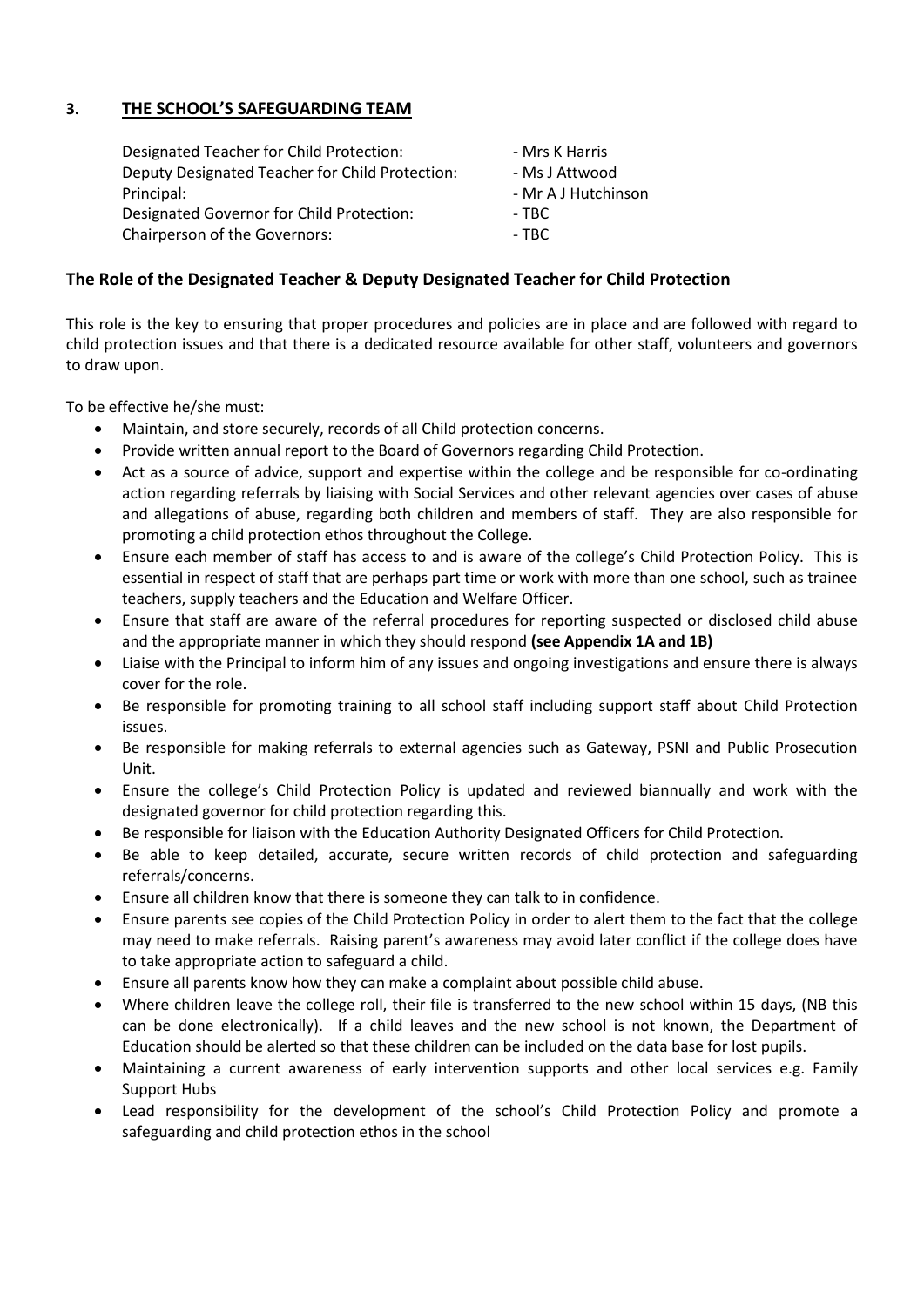Designated and Deputy Designated Teachers also have an important role in ensuring all staff and volunteers receive appropriate training. They should:

- Have received training in how to identify abuse and know when it is appropriate to refer a case.
- Have a working knowledge of how the Education Authority operates and the conduct of a LAC Review and be able to attend and contribute to these when required.
- Attend any relevant or refresher training courses and then ensure that any new or key messages are passed to other staff, volunteers and governors.
- Make themselves known to all staff, volunteers and governors (including new starters and supply teachers) and ensure those members of staff have had training in Child Protection.

## **The Principal**

The Principal must ensure that:

- DENI Pastoral Care in Schools: Child Protection Guidance (2017) is implemented within the school
- He/she attends training on managing Safeguarding and Child Protection
- A designated teacher and deputy designated teacher are appointed
- All staff receive child protection training
- All necessary referrals are taken forward in the appropriate manner
- The Chair of the Board of Governors is kept informed.
- Child Protection activities feature on the agenda of the Board of Governors' meetings and termly updates and annual report are provided
- The College's Child Protection Policy is reviewed annually and that parents and pupils receive a copy/summary of this policy at least once every 2 years.
- Confidentiality is paramount. Information should only be passed to the entire Board of Governors on a need to know basis.
- As secretary to the Board of Governors, assist in fulfilling its safeguarding and child protection duties;
- To maintain the schools record of child abuse complaints
- Ensure the Board of Governors are kept fully informed of all developments relating to safeguarding including changes to legislation, policy, procedures, DE circulars, inclusion of child protection on the termly meeting agenda;
- To manage allegations / complaints against school staff
- To establish and manage the operational systems for safeguarding and child protection;

## **The Designated Governor for Child Protection**

The Designated Governor should avail of child protection awareness training delivered by CPSSS and will take the lead in child protection issues in order to advise the Governors on:

- The role of the Designated Teachers
- The content of child protection policies
- The content of a code of conduct for adults within the college
- The content of the termly updates and full Annual Designated Teacher's Report
- Recruitment, selection and vetting and induction of staff

## **The Chair of the Board of Governors should:**

- Ensure that he/she has received appropriate Education Authority training
- Ensure that a safeguarding ethos is maintained within the college environment
- Ensure that the college has a Child Protection Policy in place and that staff implement the policy
- Ensure that Governors undertake appropriate child protection and recruitment & selection training provided by the Child Protection Support Service for Schools (CPSSS) and the Governor Support and Human Resource departments
- Ensure that a Designated Governor for Child Protection is appointed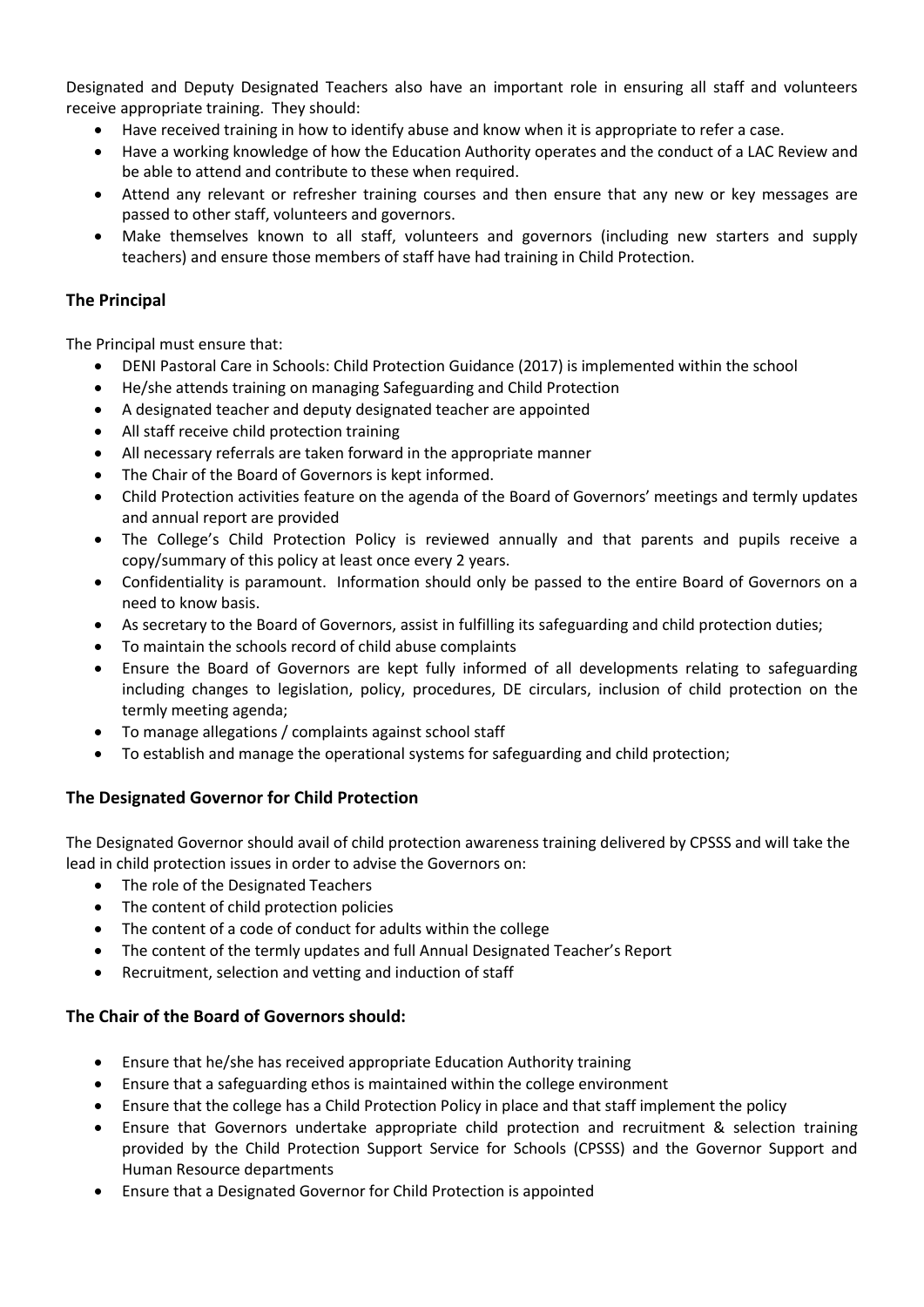- Assume lead responsibility for managing any complaint/allegation against the College Principal
- Ensure that the Board of Governors receive termly updates and a full written annual report in relation to child protection activity.
- Ensure compliance with legislation, Child Protection record keeping and policies.

## **The Board of Governors:**

The Board of Governors must ensure that the college fulfils its responsibilities in keeping with current legislation and DE guidance including:

- Having a Safeguarding and Child Protection Policy which is reviewed annually
- Having a staff Code of Conduct for all adults working in the school
- Attendance at relevant training by governors and that up-to-date training records are maintained
- The vetting of all staff and volunteers
- A designated governor for child protection is appointed;
- A designated and deputy designated teacher are appointed in their schools;
- They have a full understanding of the roles of the designated and deputy designated teachers for child protection;
- The school has a child protection policy which is reviewed annually and parents and pupils receive a copy of the child protection policy and complaints procedure every two years.
- The school has an anti-bullying policy which is reviewed at intervals of no more than four years and maintains a record of all incidents of bullying or alleged bullying. See the Addressing Bullying in Schools Act (NI) 2016;
- They receive a full annual report on all child protection matters (It is best practice that they receive a termly report of child protection activities). This report should include details of the preventative curriculum and any initiatives or awareness raising undertaken within the school, including training for staff;
- The school maintains the following child protection records in line with DE Circulars 2015/13 Dealing with Allegations of Abuse Against a Member of Staff and 2016/20 Child Protection: Record Keeping in Schools.

## **Other Members of School Staff:**

Staff in college see children over long periods and can notice physical, behavioural and emotional indicators and hear allegations of abuse. They should remember the 5 R's: **Receive, Reassure, Respond, Record and Refer.** The member of staff must:

- Refer concerns to the Designated/Deputy Teacher for Child Protection/Principal
- Listen to what is being said without displaying shock or disbelief and support the child
- Act promptly
- Make a concise written record of a child's disclosure using the actual words of the child **(Appendix 2)**
- Avail of whole school training and relevant other training regarding safeguarding children
- **NOT** give children a guarantee of total confidentiality regarding their disclosure
- **NOT** investigate
- **NOT** ask leading questions

In addition, the Class Teacher should:

 Keep the Designated Teacher informed about poor attendance and punctuality, poor presentation, changed or unusual behaviour including self-harm and suicidal thoughts, deterioration in educational progress, discussions with parents about concerns relating to their child, concerns about pupil abuse or serious bullying, concerns about home conditions including disclosure of domestic violence.

We will take seriously any concerns which are raised about a pupil in our school who has self-harmed and/or has expressed suicidal thoughts. The Designated/Deputy Designated teacher will immediately follow the college's Child Protection procedures.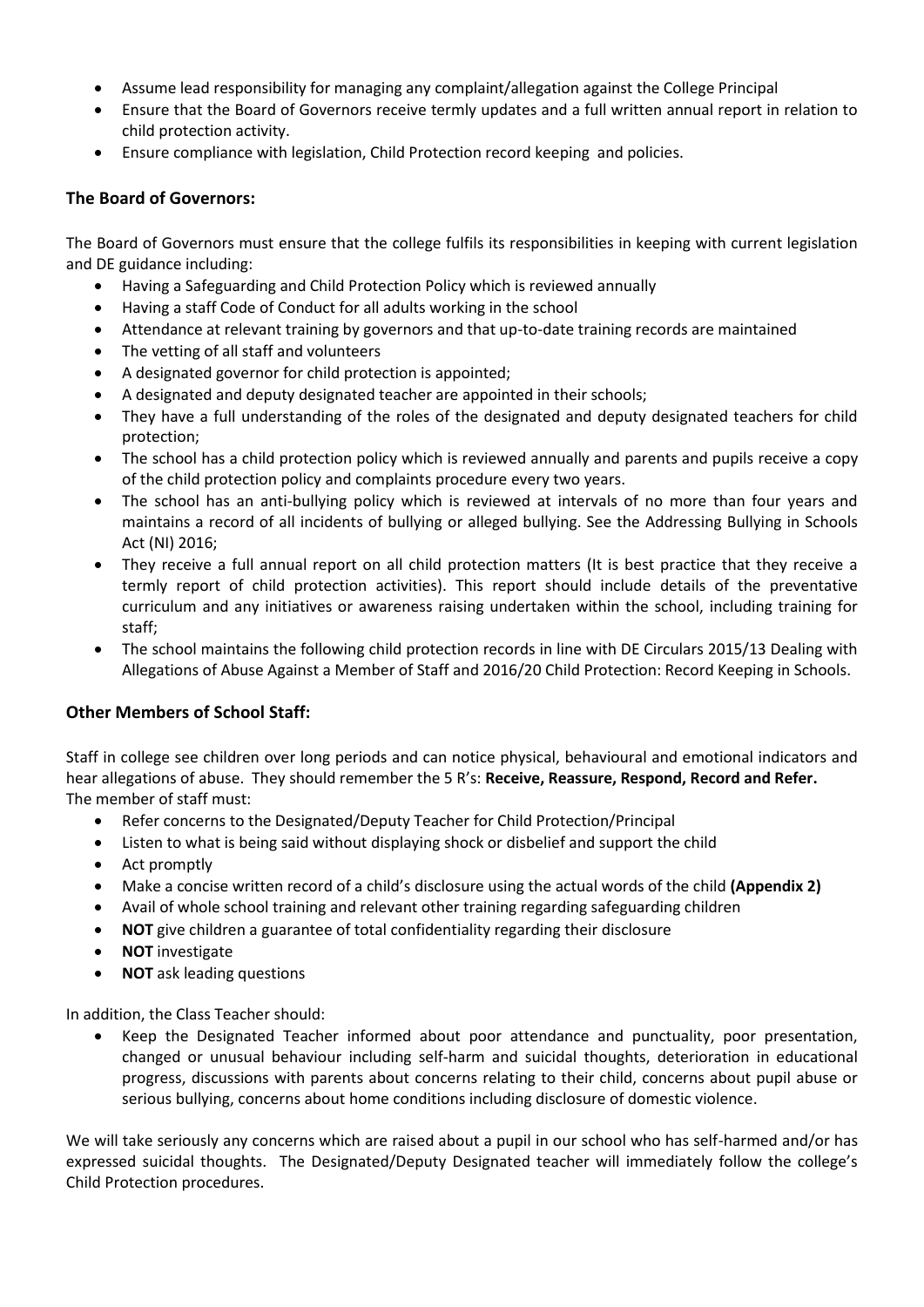## **Support Staff:**

If any member of the support staff has concerns about a child or staff member they should report these concerns to the designated teacher or deputy designated teacher if he/she is not available. A detailed written record of the concerns will be made and any further necessary action will be taken.

## **Parents:**

## **The primary responsibility for safeguarding and protection of child rests with parents who feel confident about raising concerns they have in relation to their child.**

Parents should play their part in safeguarding by contacting the school and informing them:

- On the morning of their child's absence, or sending in a note on the child's return to college, so as the college is reassured as to the child's situation;
- If the child has a medical condition or educational need;
- If there are any Court Orders relating to the safety or wellbeing of a parent or child;
- If there is any change in a child's circumstances for example change of address, change of contact details, change of name, change of parental responsibility;
- Whenever anyone, other than themselves, intends to pick up the child after school
- In advance if their child is going home to an address other than their own home
- Familiarising themselves with the College's Pastoral Care, Anti-Bullying, Positive Behaviour, Internet and Child Protection Policies
- Reporting to the office when the visit the college
- Raising concerns, they have in relation to their child with the college
- If their child is absent and should send in a note on the child's return to school. This assures the school that the parent/carer knows about the absence. More information on parental responsibility can be found on the EA website at: [www.eani.org.uk/schools/safeguarding-and-child-protection](http://www.eani.org.uk/schools/safeguarding-and-child-protection)
- (See **Appendix 3** for who has Parental Responsibility).

## *It is essential that the school has up to date contact details for the parent/carer.*

## **4. CHILD PROTECTION DEFINITIONS**

## **Definition of Harm**

Harm can be suffered by a child or young person by acts of abuse perpetrated upon them by others. Abuse can happen in any family, but children may be more at risk if their parents have problems with drugs, alcohol and mental health, or if they live in a home where domestic abuse happens. Abuse can also occur outside of the family environment. Evidence shows that babies and children with disabilities can be more vulnerable to suffering abuse.

Although the harm from the abuse might take a long time to be recognisable in the child or young person, professionals may be in a position to observe its indicators earlier, for example, in the way that a parent interacts with their child. Effective and ongoing information sharing is key between professionals.

**Harm from abuse is not always straightforward to identify and a child or young person may experience more than one type of harm**. **Harm can be caused by:**

Sexual abuse Emotional abuse Physical abuse Neglect Exploitation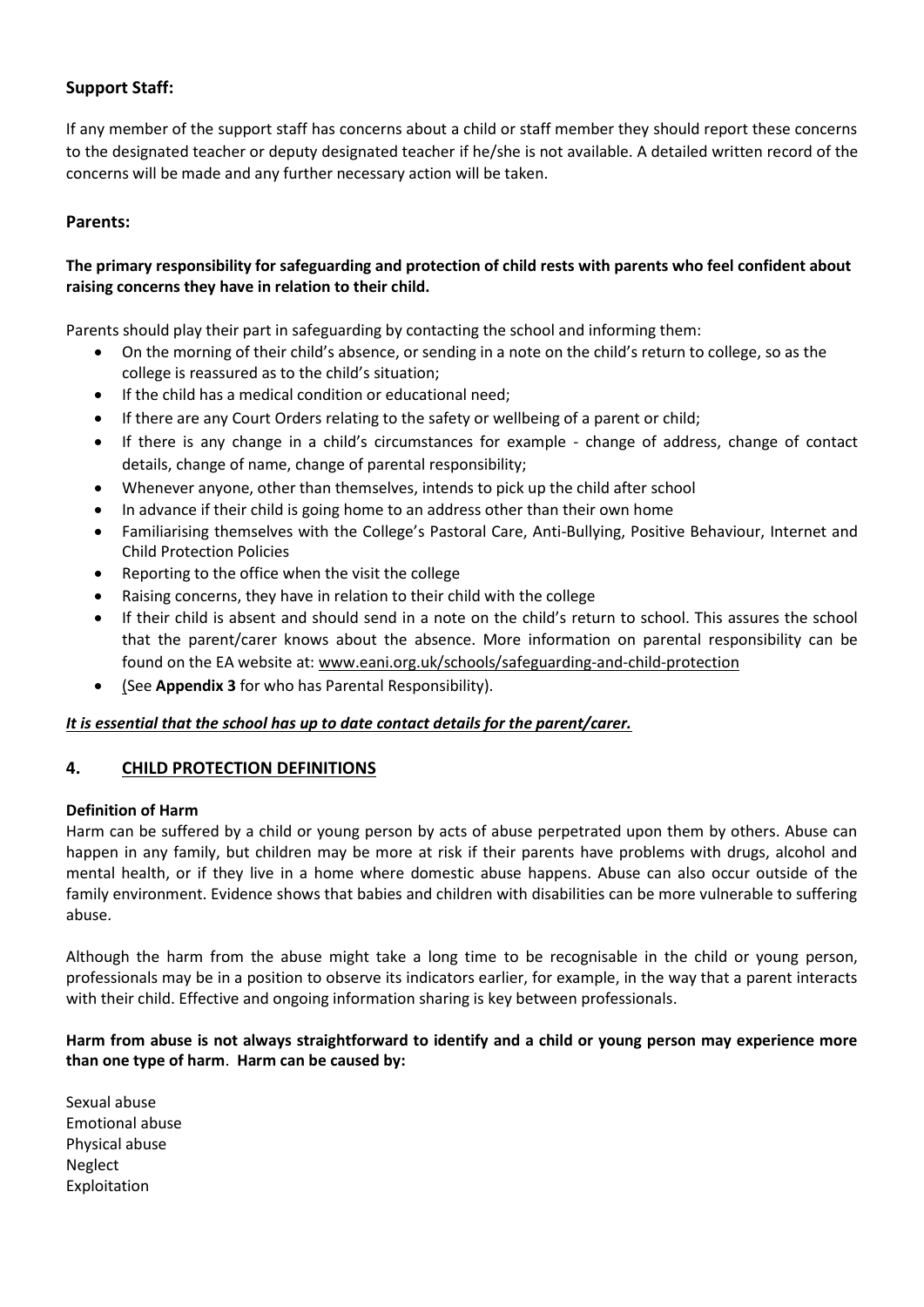## **Types of Abuse:**

**Sexual Abuse** occurs when others use and exploit children sexually for their own gratification or gain or the gratification of others. Sexual abuse may involve physical contact, including assault by penetration (for example, rape, or oral sex) or non-penetrative acts such as masturbation, kissing, rubbing and touching outside clothing. It may include non-contact activities, such as involving children in the production of sexual images, forcing children to look at sexual images or watch sexual activities, encouraging children to behave in sexually inappropriate ways or grooming a child in preparation for abuse (including via e-technology). Sexual abuse is not solely perpetrated by adult males. Women can commit acts of sexual abuse, as can other children.

**Emotional Abuse -** is the persistent emotional maltreatment of a child. It is also sometimes called psychological abuse and it can have severe and persistent adverse effects on a child's emotional development. Emotional abuse may involve deliberately telling a child that they are worthless, or unloved and inadequate. It may include not giving a child opportunity to express their views, deliberately silencing them, or 'making fun' of what they say or how they communicate. Emotional abuse may involve bullying – including online bullying through social networks, online games or mobile phones – by a child's peers.

**Physical Abuse -** is deliberately physically hurting a child. It might take a variety of different forms, including hitting, biting, pinching, shaking, throwing, poisoning, burning or scalding, drowning or suffocating a child.

**Neglect -** is the failure to provide for a child's basic needs, whether it be adequate food, clothing, hygiene, supervision or shelter that is likely to result in the serious impairment of a child's health or development. Children who are neglected often also suffer from other types of abuse.

**Exploitation -** is the intentional ill-treatment, manipulation or abuse of power and control over a child or young person; to take selfish or unfair advantage of a child or young person or situation, for personal gain. It may manifest itself in many forms such as child labour, slavery, servitude, and engagement in criminal activity, begging, benefit or other financial fraud or child trafficking. It extends to the recruitment, transportation, transfer, harbouring or receipt of children for the purpose of exploitation. Exploitation can be sexual in nature. Although 'exploitation' is not included in the categories of registration for the Child Protection Register, professionals should recognise that the abuse resulting from or caused by the exploitation of children and young people can be categorised within the existing CPR categories as children who have been exploited will have suffered from physical abuse, neglect, emotional abuse, sexual abuse or a combination of these forms of abuse

**Sexual Exploitation of Children and Young People -** Child sexual exploitation is a form of sexual abuse where children are sexually exploited for money, power or status. It can involve violent, humiliating and degrading sexual assaults. In some cases, young people are persuaded or forced into exchanging sexual activity for money, drugs, gifts, affection or status.

Consent cannot be given, even where a child may believe they are voluntarily engaging in sexual activity with the person who is exploiting them. Child sexual exploitation doesn't always involve physical contact and can happen online. A significant number of children who are victims of sexual exploitation go missing from home, care and education at some point.

## **Domestic Violence and Abuse**

## Domestic violence and abuse is:

"Threatening, controlling, coercive behaviour, violence or abuse (psychological, virtual, physical, verbal, sexual, financial or emotional) inflicted on anyone (irrespective of age, ethnicity, religion, gender, gender identity, sexual orientation or any form of disability) by a current or former intimate partner or family member.

*(DHSSPS/DOJ "Stopping domestic and sexual violence and abuse in NI" March 2016)*

Possible indicators of abuse which young people may display are shown in **Appendix 4.**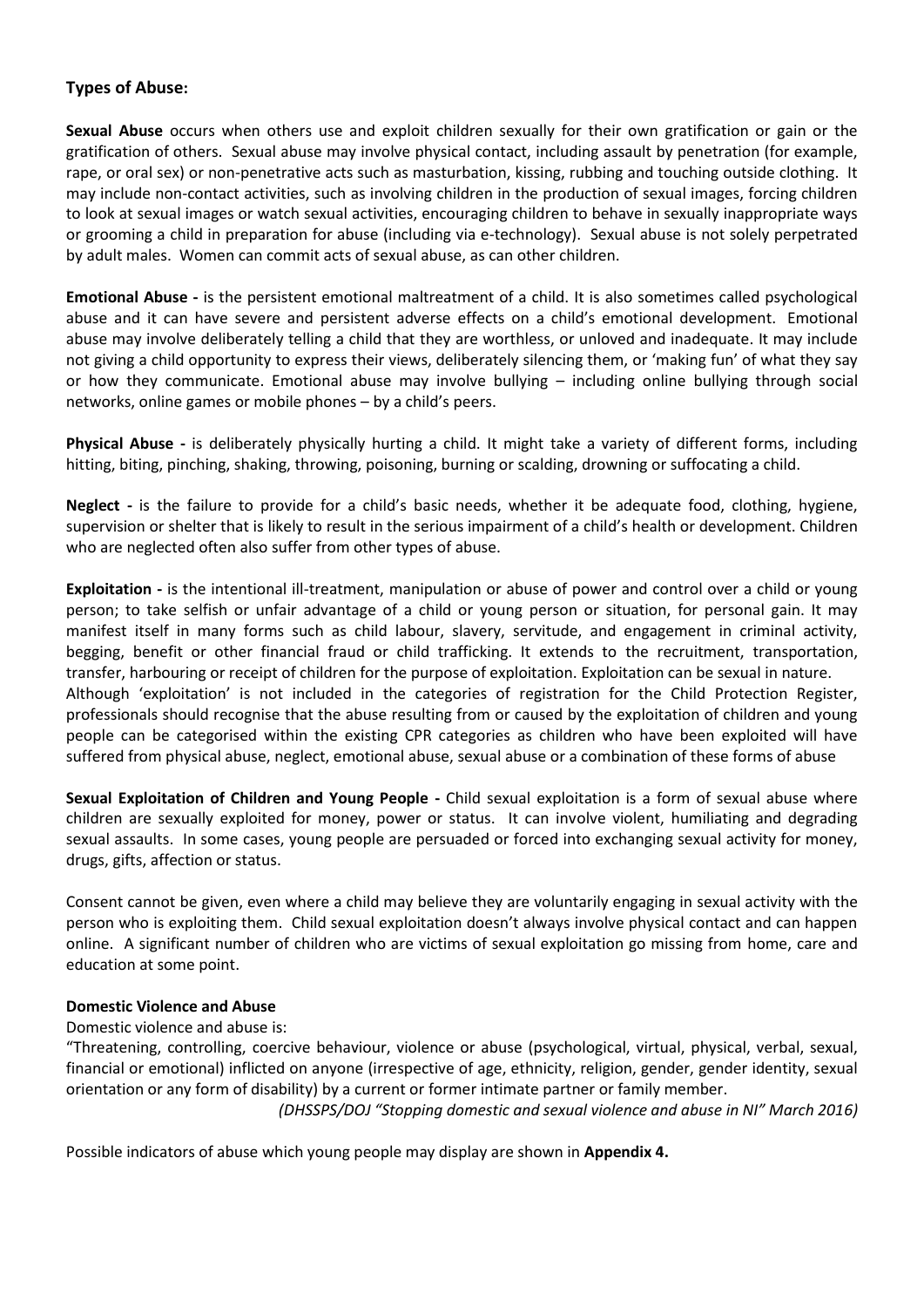If it comes to the attention of school staff that domestic abuse is, or may be, a factor for a child/young person this must be passed to the Designated/Deputy Designated Teacher who has an obligation to share the information with Social Services.

## **Specific types of Abuse**

In addition to the types of abuse described above there are also some specific types of abuse for example, grooming, that we in **Glastry College** are aware of and have therefore included them in our policy. Please see these in **Appendix 5.**

## **Children with Increased Vulnerabilities**

Some children have increased risk of abuse due to specific vulnerabilities such as disability, lack of fluency in English and sexual orientation. We have included information about children with increased vulnerabilities in our policy. Please see these in **Appendix 6.**

## **5. RESPONDING TO SAFEGUARDING AND CHILD PROTECTION CONCERNS**

Safeguarding is more than child protection. Safeguarding begins with promotion and preventative activity which enables children and young people to grow up safely and securely in circumstances where their development and wellbeing is not adversely affected. It includes support to families and early intervention to meet the needs of children and continues through to child protection. Child protection refers specifically to the activity that is undertaken to protect individual children or young people who are suffering, or are likely to suffer significant  $harm<sup>1</sup>$ .

## **How can a Parent Raise a Concern?**

 $\overline{a}$ 

We aim to work closely with parents/guardians in supporting all aspects of their child's development and wellbeing. Any concerns a parent may have will be taken seriously and dealt with in a professional manner. If a parent has a concern they can talk to the class teacher or any member of the college's safeguarding team: The Principal, the Designated or Deputy Designated Teacher for child protection. If they are still concerned they may talk to the Chair of the Board of Governors. If after this a parent still has concerns they can contact the NI Public Services Ombudsman. At any time, a parent may talk to a social worker in the local Gateway team or to the PSNI Central Referral Unit. Details of who to contact are shown in the flowchart (**Appendix 7).**

## **Where School has concerns or has been given information about possible abuse by someone other than a member of staff**

In Glastry College if a child makes a disclosure to a teacher or other member of staff which gives rise to concerns about possible abuse, or if a member of staff has concerns about a child, the member of staff will complete a Note of Concern **(see Appendix 2**) and act promptly. **They will not investigate** - this is a matter for Social Services - but will discuss these concerns with the designated teacher or with the deputy designated teacher if he/she is not available.

The designated teacher will consult with the principal or other relevant staff always taking care to avoid due delay. If the Principal is unavailable, the Designated or Deputy Designated Teacher will seek advice from the EA CPSS and Gateway in the first instance. The designated teacher may also seek clarification from the child or young person, their parent/carer.

If a child protection referral is not required the school may consider other options including monitoring, signposting or referring to other support agencies e.g. Family Support Hub with parental consent and, where appropriate, with the child/young person's consent.

If a child protection referral is required, the designated teacher will seek consent from the parent/carer and/or the child {if they are competent to give this} unless this would place the child at risk of significant harm.

 $1$  Co-Operating to Safeguard Children and Young People in Northern Ireland (August 2017) <https://www.health-ni.gov.uk/publications/co-operating-safeguard-children-and-young-people-northern-ireland>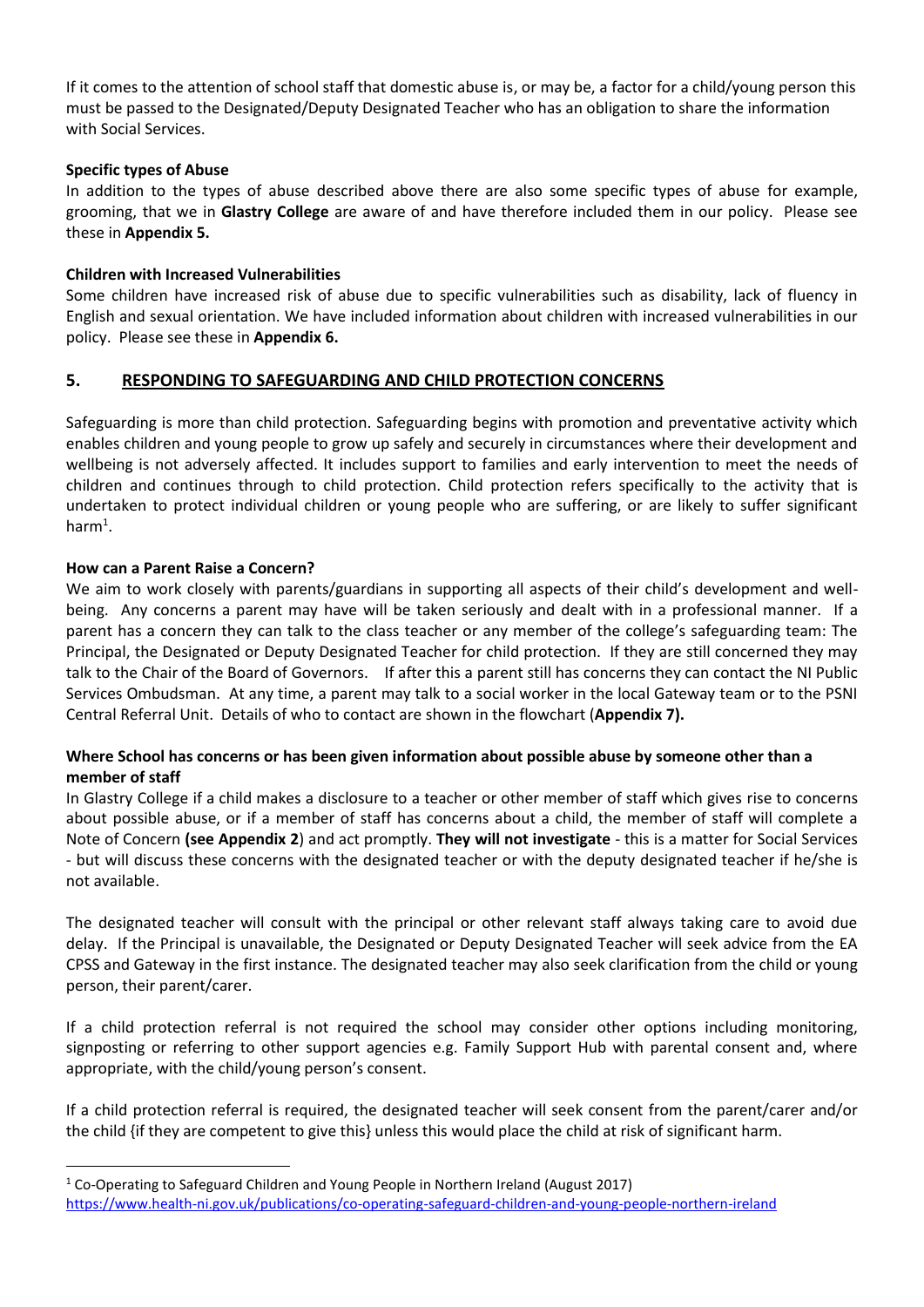The designated teacher will phone the Gateway team and/or the PSNI and will submit a completed UNOCINI referral form. Where appropriate the source of the concern will be informed of the action taken. (**See Appendix 8).**

## **Where a complaint has been made about possible abuse by a member of the school's staff or a Volunteer**

When a complaint about possible child abuse is made against a member of staff the Principal (or the designated teacher if the principal is not available) must be informed immediately. If the complaint is against the Principal then the designated teacher should be informed and he/she will inform the Chairperson of the board of governors who will consider what action is required in consultation with the employing authority. The procedure as outlined in **Appendix 9** will be followed.

## **Attendance at Child Protection Case Conferences and Core Group Meetings**

The Designated Teacher/Deputy Designated Teacher or Principal may be invited to attend an initial and review Child Protection Case Conferences and/or core group meetings convened by the Health and Social Care Trust. They will provide a written report which will be compiled following consultation with relevant staff (**see Appendix 10**). Feedback will be given to staff under the 'need to know' principle on a case-by-case basis.

## **6. CONSENT, CONFIDENTIALITY, INFORMATION SHARING AND RECORD KEEPING**

## **a. Consent**

Concerns about the safety or welfare of a child/young person, should, where practicable, be discussed with the parent and consent sought for a referral to children's social services in the local HSC Trust, unless seeking agreement is likely to place the child/young person at further risk through delay or undermine any criminal investigative process (for example in circumstances where there are concerns or suspicions that a crime has taken place); or there is concern raised about the parent's actions or reactions. The communication/language needs of the parents/carers should be established for example in relation to disability/ethnicity and the parent's/carer's capacity to understand should be ascertained. These should be addressed through the provision of appropriate communication methods, including, where necessary, translators, signers, intermediaries or advocacy services. Effective protection for children/young people may, on occasions, require the sharing of information without prior parental/carer consent in advance of that information being shared.

Where staff decide not to seek parental consent before making a referral to children's social services in the local Health and Social Care Trust or the police, the reason for this decision must be clearly noted in the child/young person's records and included within the verbal and written UNOCINI referral.

When a referral is deemed to be necessary in the interests of the child/young person, and the parents/carers have been consulted and do not consent, the following action should be taken:

- The reason for proceeding without parental consent must be recorded;
- The withholding of permission by the parent/carer must be included in the verbal and written referral to children's social services;
- The parent/carer should be contacted to inform them that, after considering their wishes, a referral has been made.

Staff making a referral may ask for their anonymity to be protected as far as possible because of a genuine threat to self/family. In such instances this anonymity should be protected with an explanation to the staff member that absolute confidentiality cannot be guaranteed as information may become the subject of court processes.

## **b. Confidentiality and Information Sharing**

Information given to members of staff about possible child abuse cannot be held 'in confidence'. In the interests of the child, staff have a responsibility to share relevant information about the protection of children with other professionals, particularly the investigative agencies. Where abuse is suspected colleges have a legal duty to refer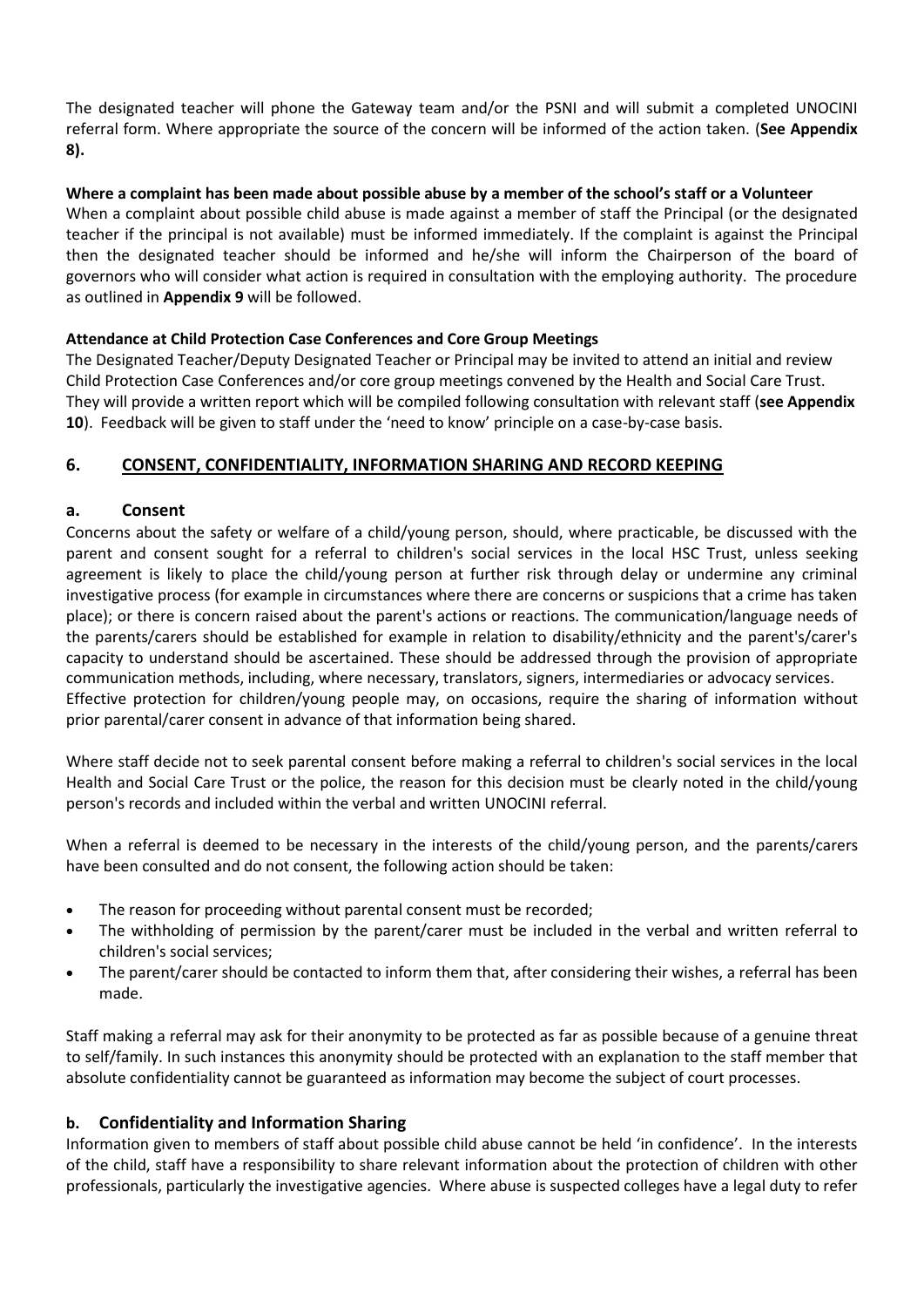to the Statutory Agencies. In keeping with the principle of confidentiality, the sharing of information with college staff will be on a 'need to know' basis.

Should a child transfer to another college whilst there are current child protection concerns we will share these concerns with the Designated Teacher in the receiving college.

Where it is necessary to safeguard children information will be shared with other statutory agencies in accordance with the requirements of this policy, the school data protection policy and the General Data Protection Regulations (GDPR).

## **c. Record Keeping**

In accordance with DE guidance we must consider and develop clear guidelines for the recording, storage, retention and destruction of both manual and electronic records where they relate to child protection concerns.

In order to meet these requirements all child protection records, information and confidential notes concerning pupils in Glastry College are stored securely and only the Designated Teacher/Deputy Designated Teacher and Principal have access to them. In accordance with DE guidance on the disposal of child protection records these records will be stored from child's date of birth plus 30 years. If information is held electronically, whether on a laptop or on a portable memory device, all must be encrypted and appropriately password protected.

These notes or records should be factual, objective and include what was seen, said, heard or reported. They should include details of the place and time and who was present and should be given to the Designated/Deputy Designated Teacher. The person who reports the incident must treat the matter in confidence.

## **7. SAFE RECRUITMENT PROCEDURES**

Vetting checks are a key preventative measure in preventing unsuitable individuals' access to children and vulnerable adults. The education system and schools must ensure that all persons on school property are vetted, inducted and supervised as appropriate. All staff paid or unpaid who are appointed to positions in Glastry College are vetted / supervised in accordance with relevant legislation and Departmental guidance.

## **8. CODE OF CONDUCT FOR ALL STAFF PAID OR UNPAID**

All actions concerning children and young people must uphold the best interests of the young person as a primary consideration. Staff must always be mindful of the fact that they hold a position of trust and that their behaviour towards the child and young people in their charge must be above reproach. All members of staff are expected to comply with the school's Code of Conduct for Employees and Volunteers which has been approved by the Board of Governors

## **Staff Training**

Glastry College is committed to in-service training for its entire staff. Each member of staff will receive general training on Policy and procedures with some members of staff receiving more specialist training in line with their roles and responsibilities. All staff will receive basic child protection awareness training and annual refresher training. The Principal/Designated Teacher/Deputy Designated Teacher, Chair of the Board of Governors and Designated Governor for Child Protection will also attend relevant child protection training courses provided by the Child Protection Support Service for Colleges.

When new staff or volunteers start at the school they are briefed on the college's Child Protection Policy and Code of Conduct and given copies of these policies.

## **Code of Conduct for all employees**

All actions concerning children and young people must uphold the best interests of the young person as primary consideration. Staff must always be mindful of the fact that they hold a position of trust, and that their behaviour towards the children and young people in their charge must be above reproach. This Code of Conduct is not intended to detract from the enriching experiences children and young people gain from positive interaction with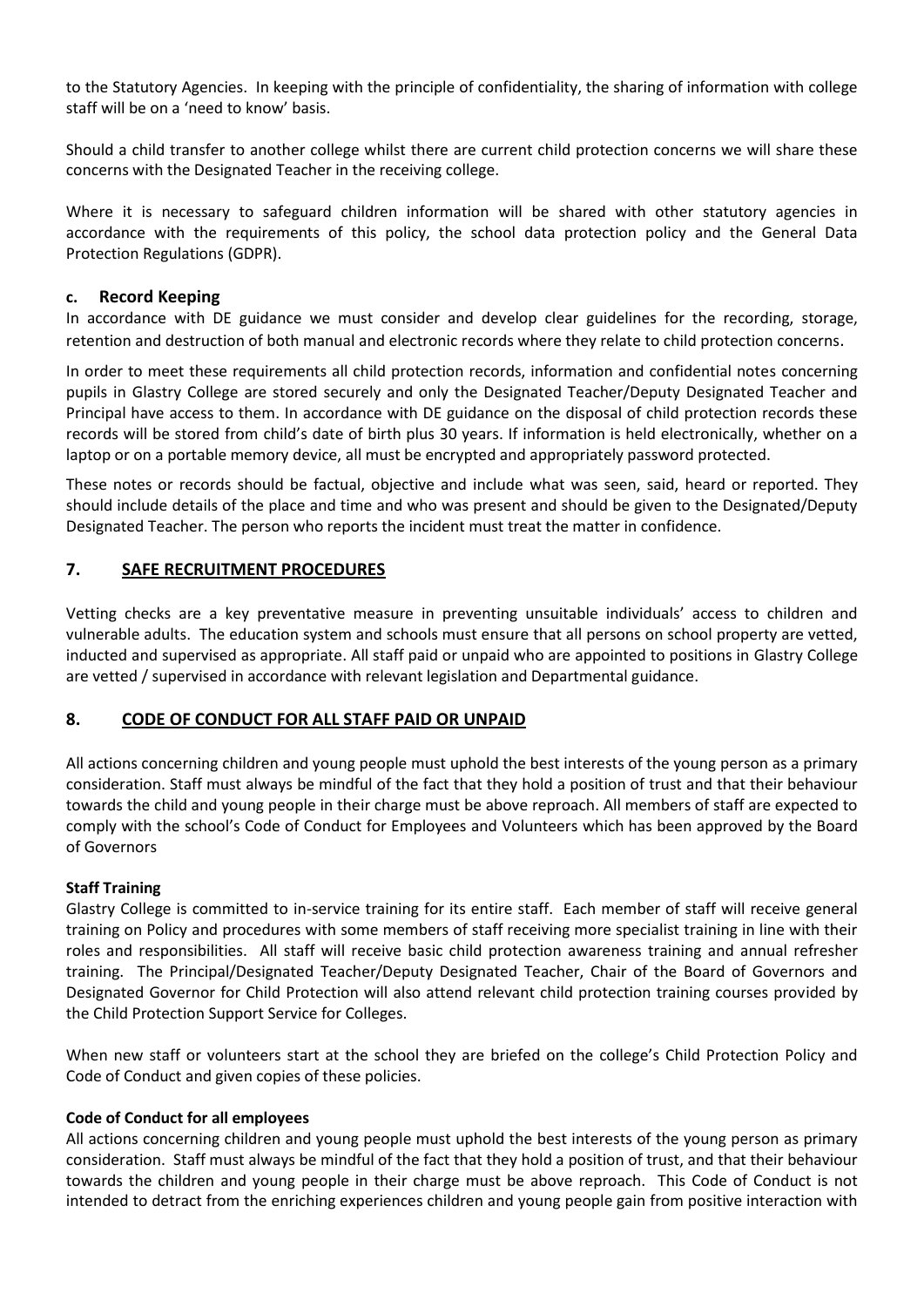staff within the education sector. It is intended to assist staff in respect of the complex issue of child abuse, by drawing attention to the areas of risk for staff and by offering guidance on prudent conduct.

## **Private Meetings with Pupils**

- Staff should be aware of the dangers which may arise from private interviews with individual pupils. It is recognised that there will be occasions when confidential interviews must take place. As far as possible, staff should conduct such interviews in a room with visual access, or with the door open.
- Where such conditions cannot apply, staff are advised to ensure that another adult knows that the interview is taking place. It may be necessary to use a sign indicting that the room is in use, but it is not advisable to use signs prohibiting entry to the room.
- Where possible another pupil or (preferably) another adult should be present or nearby.

## **Physical Contact with Pupils**

- As a general principle, staff are advised not to make unnecessary physical contact with their pupils.
- It is unrealistic and unnecessary, however, to suggest that staff should touch pupils only in emergencies. In particular, a distressed child, especially a younger child, may need reassurance involving physical comforting, as a caring parent would provide. Staff should not feel inhibited from providing this.
- Staff should never touch a child who has clearly indicated that he/she is, or would be, uncomfortable with such contact, unless it is necessary to protect the child, others or property from harm. (DENI Circular 1999/9, on the use of reasonable force, gives guidance on Part II Article 4 of the Education (Northern Ireland) Order 1998 (Power of member of staff to restrain pupils).
- Physical punishment is illegal, as is any form of physical response to misbehaviour, unless it is by way of necessary restraint.
- Staff who have to administer first aid to a pupil should ensure wherever possible that this is done in the presence of other children or preferably another adult. However, no member of staff should hesitate to provide first aid in an emergency simply because another person is not present.
- Any physical contact which would be likely to be misinterpreted by the pupil, parent or other casual observer should be avoided.
- Following any incident where a member of staff feels that his/her actions have been or may have been misconstrued, a written report of the incident should be submitted immediately to the Principal or in his absence one of the Vice-Principals.
- Staff should be particularly careful when supervising pupils in a residential setting, or in approved out of school activities, where more informal relationships tend to be usual and where staff may be in proximity to pupils in circumstances very different from the normal school/work environment. Mixed groups should be supervised by a combination of male/female staff as supervisors where applicable. If trips are residential, staff should ensure that they do not enter students' bedrooms/bathrooms on their own – unless an emergency necessitates this.
- Staff should not take students home or elsewhere in their own cars. If an emergency necessitates this, the student should sit in the back of the car and his/her parents/guardians should be informed the journey is about to commence. On arrival at the destination responsibility for the student should be transferred to the parent/guardian. It is always advisable that a second adult is present in the car, if at all possible.

## **Choice and Use of Teaching Materials**

- Teachers should avoid teaching materials which might be misinterpreted.
- If in doubt about the appropriateness of a particular teaching material, the teacher should consult with the Principal before using it.
- When guest speakers are providing talks or information sessions to pupils, their materials should be vetted by the teacher in charge and the teacher should also remain in the classroom with them at all times during the delivery of the lesson.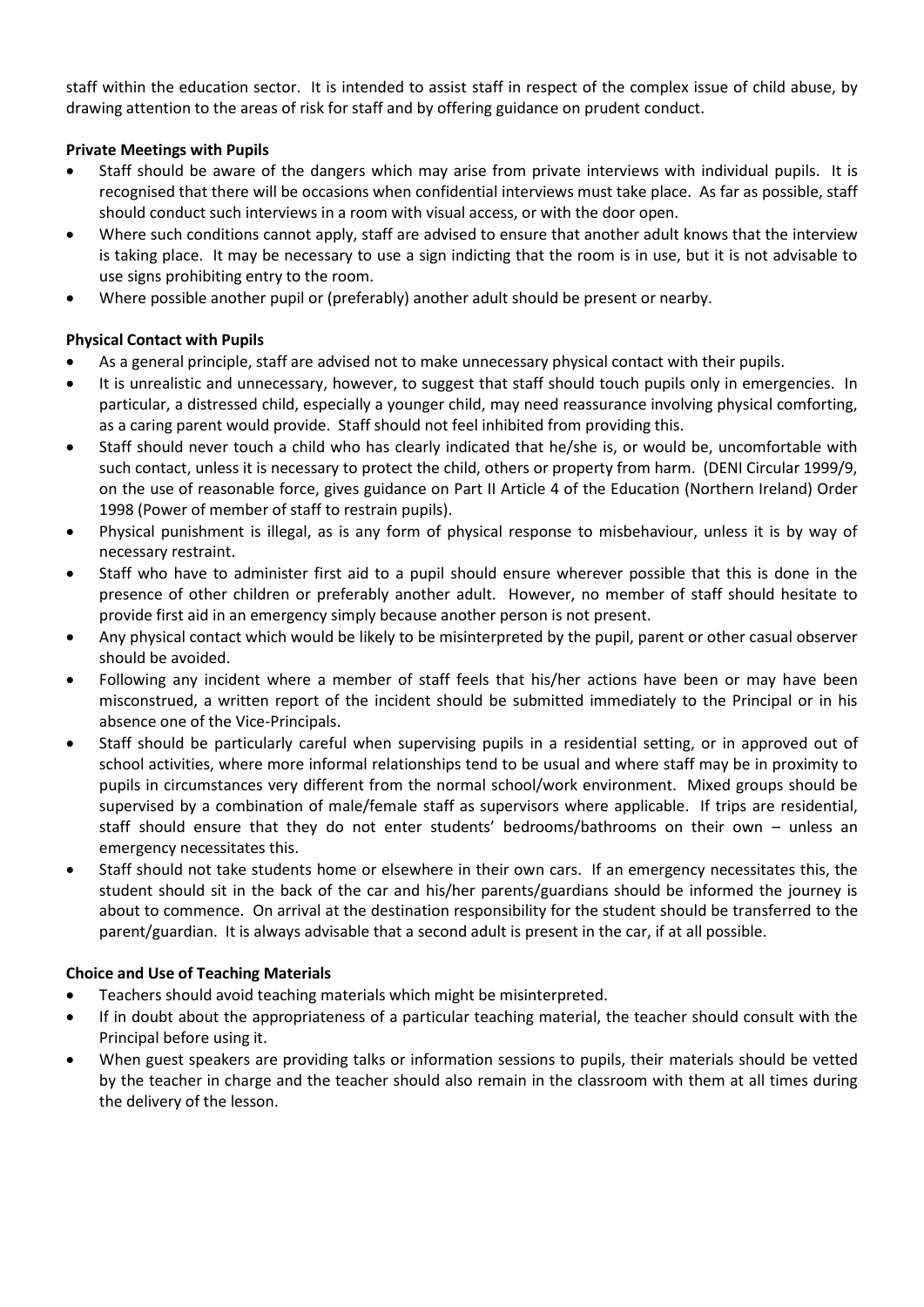## **Relationships and Attitudes**

 Within the Pastoral Care Policies of the college and the employing authority, staff should ensure that their relationships with pupils are appropriate to the age, maturity and sex of the pupils, taking care that their conduct does not give rise to comment or speculation. Attitudes, demeanour and language all require care and thought, particularly when staff are dealing with adolescent boys and girls.

## *Staff should not be in contact with pupils through any social media, eg. Facebook, text messaging, etc*

## **9. THE PREVENTATIVE CURRICULUM**

The statutory personal development curriculum requires schools to give specific attention to pupils' emotional wellbeing, health and safety, relationships, and the development of a moral thinking and value system. The curriculum also offers a medium to explore sensitive issues with children and young people in an age-appropriate way which helps them to develop appropriate protective behaviours. (2017/04)

Our school seeks to promote pupils' awareness and understanding of safeguarding issues, including those related to child protection through its curriculum. The safeguarding of children is an important focus in the school's personal development programme and is also addressed where it arises within the context of subjects. Through the preventative curriculum we aim to build the confidence, self-esteem and personal resiliencies of children so that they can develop coping strategies and can make more positive choices in a range of situations. (See Appendix 11 on Self Harm).

Throughout the school year child protection issues are addressed through class assemblies and there is a permanent child protection notice board in the main corridor and relevant information in each resource area, which provides advice and displays child helpline numbers and presentations from school visitors such as fire fighters, PSNI, Cancer Focus, health visitor parent programmes, etc.

## **CONCLUSION**

It would be impossible and inappropriate to lay down hard and fast rules to cover all the circumstances in which staff interrelate with children and young people, or where opportunities for their conduct to be misconstrued might occur.

In all circumstances, employees' professional judgement will be exercised and for the vast majority of employees this Code of Conduct will serve only to confirm what has always been their professional practice.

From time to time, however, it will be prudent for the college and its staff to reappraise teaching styles, relationships with children/young people and their manner and approach to individual children/young people, to ensure that we give no grounds for doubt about our intentions, in the minds of colleagues, children/young people or their parents/guardians.

Our duty remains 'in loco parentis' - in the place of a dutiful parent.

## **10. MONITORING AND EVALUATION**

This policy will be reviewed annually by the safeguarding team and approved every 2 years by the Board of Governors for dissemination to parents, pupils and staff. It will be implemented through the school's staff induction and training programme and as part of day to day practice. Compliance with the policy will be monitored on an on-going basis by the designated teacher for child protection and periodically by the Schools Safeguarding Team. The board of governors will also monitor child protection activity and the implementation of the Safeguarding and Child Protection policy on a regular basis through the provision of reports from the designated teacher.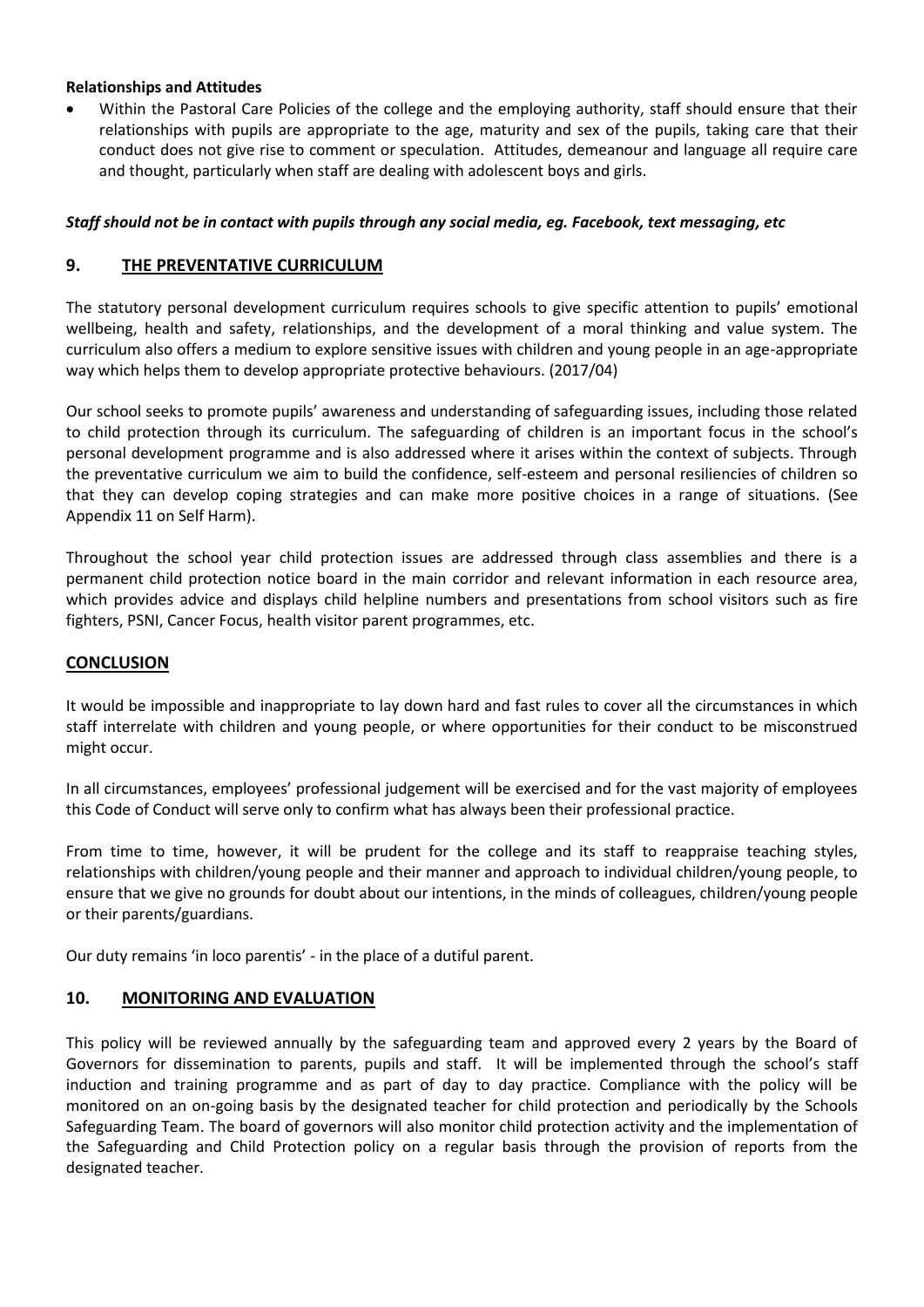| <b>Date Policy Reviewed:</b> |                 |                                    |
|------------------------------|-----------------|------------------------------------|
| Signed:                      | Mrs K Harris    | <b>Designated Teacher</b>          |
|                              | Mr A Hutchinson | Principal                          |
|                              | Dr M Armstrong  | <b>Chair of Board of Governors</b> |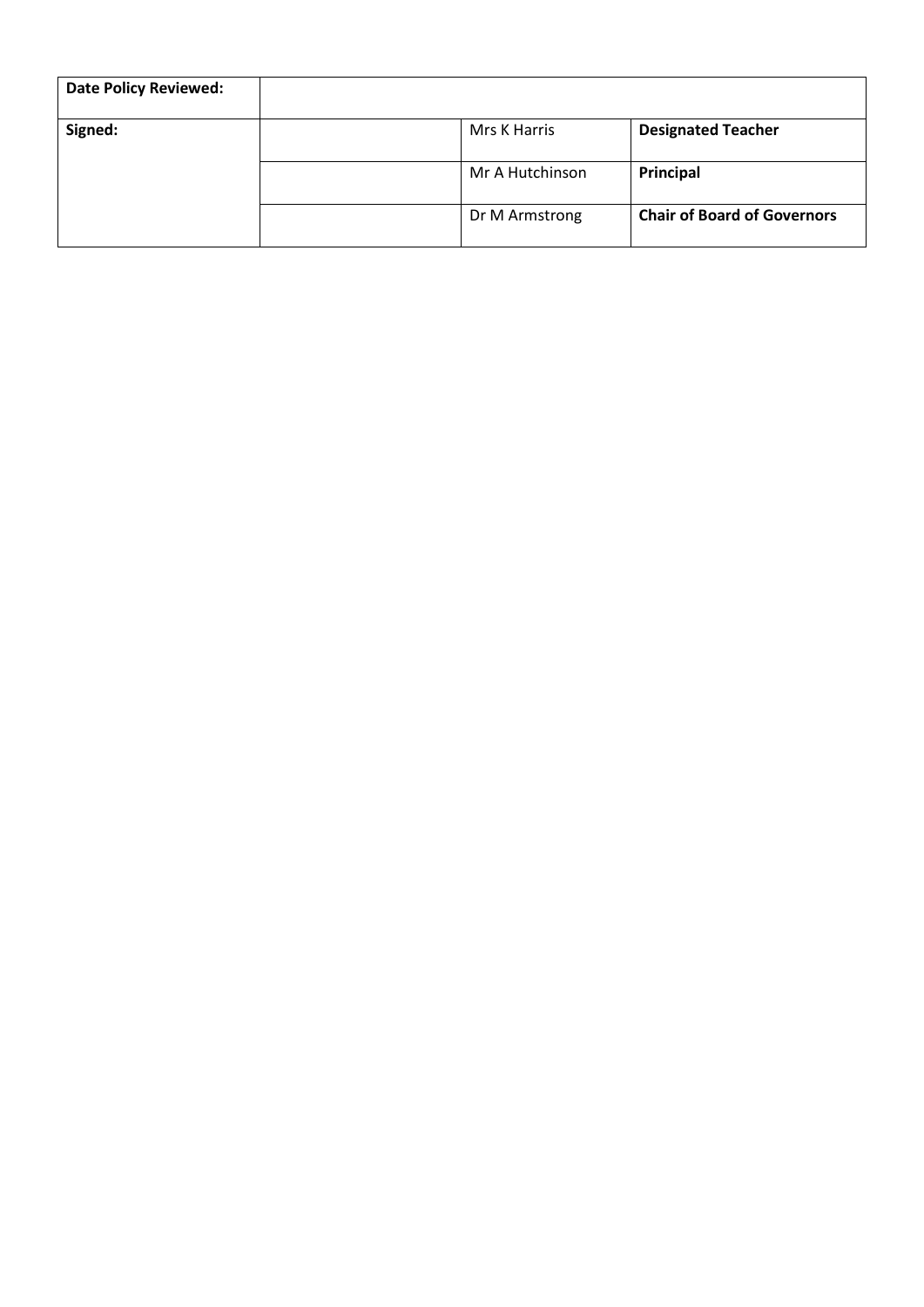## *Appendix 1A*



## **REFERRAL PROCEDURES FOR REPORTING SUSPECTED (OR DISCLOSED) CHILD ABUSE**

The Designated Teacher for Child Protection is *Mrs K Harris*

The Deputy Designated Teacher for Child Protection is *Ms J Attwood*

| Suspected case of child abuse or cause for concern. - if a member of staff has concerns or if a child has<br>made a disclosure, the member of staff must act promptly                                                                                                                                                                                                                                                                  |  |  |
|----------------------------------------------------------------------------------------------------------------------------------------------------------------------------------------------------------------------------------------------------------------------------------------------------------------------------------------------------------------------------------------------------------------------------------------|--|--|
|                                                                                                                                                                                                                                                                                                                                                                                                                                        |  |  |
| He/she should not investigate the matter. They should inform Designated Teacher as soon as possible.<br>Discuss concerns and make full notes on Record of Concern Form (Appendix 2) and give these to the<br>Designated Teacher.                                                                                                                                                                                                       |  |  |
|                                                                                                                                                                                                                                                                                                                                                                                                                                        |  |  |
| The Designated Teacher will inform the Principal (or Deputy Designated Teacher if Principal is absent) as a<br>matter of urgency to plan a course of action, and ensure that a written record of decisions is made. Advice<br>from external agencies may be sought at this time.                                                                                                                                                       |  |  |
|                                                                                                                                                                                                                                                                                                                                                                                                                                        |  |  |
| The Designated Teacher, in consultation with the Principal, will decide whether, in the best interests of the<br>child the matter needs to be referred to the Gateway Team. If there are concerns that the child may be at<br>risk of significant harm, the school is obliged to make a referral to Social Services. Unless there are<br>concerns that a parent may be the potential abuser, the parents will be informed immediately. |  |  |
|                                                                                                                                                                                                                                                                                                                                                                                                                                        |  |  |
| The Designated Teacher may seek clarification or advice in consultation with the Designated Officer for<br>Child Protection at the EA or a senior social worker before a referral is made. No decisions to refer a child<br>to social services will be made without the full consideration and on appropriate advice. The safety of the<br>child is the first priority.                                                                |  |  |
|                                                                                                                                                                                                                                                                                                                                                                                                                                        |  |  |
| Outcomes will be recorded on the Record of Concern Form (including record of advice given).                                                                                                                                                                                                                                                                                                                                            |  |  |
|                                                                                                                                                                                                                                                                                                                                                                                                                                        |  |  |
| The Principal informs Governor with Responsibility for Child Protection and the Chairperson of the Board<br>of Governors (Dr M Armstrong)                                                                                                                                                                                                                                                                                              |  |  |
|                                                                                                                                                                                                                                                                                                                                                                                                                                        |  |  |
| All record pertaining to all Child Protection cases will be kept in a locked Child Protection File in the<br>Designated Teacher's office.                                                                                                                                                                                                                                                                                              |  |  |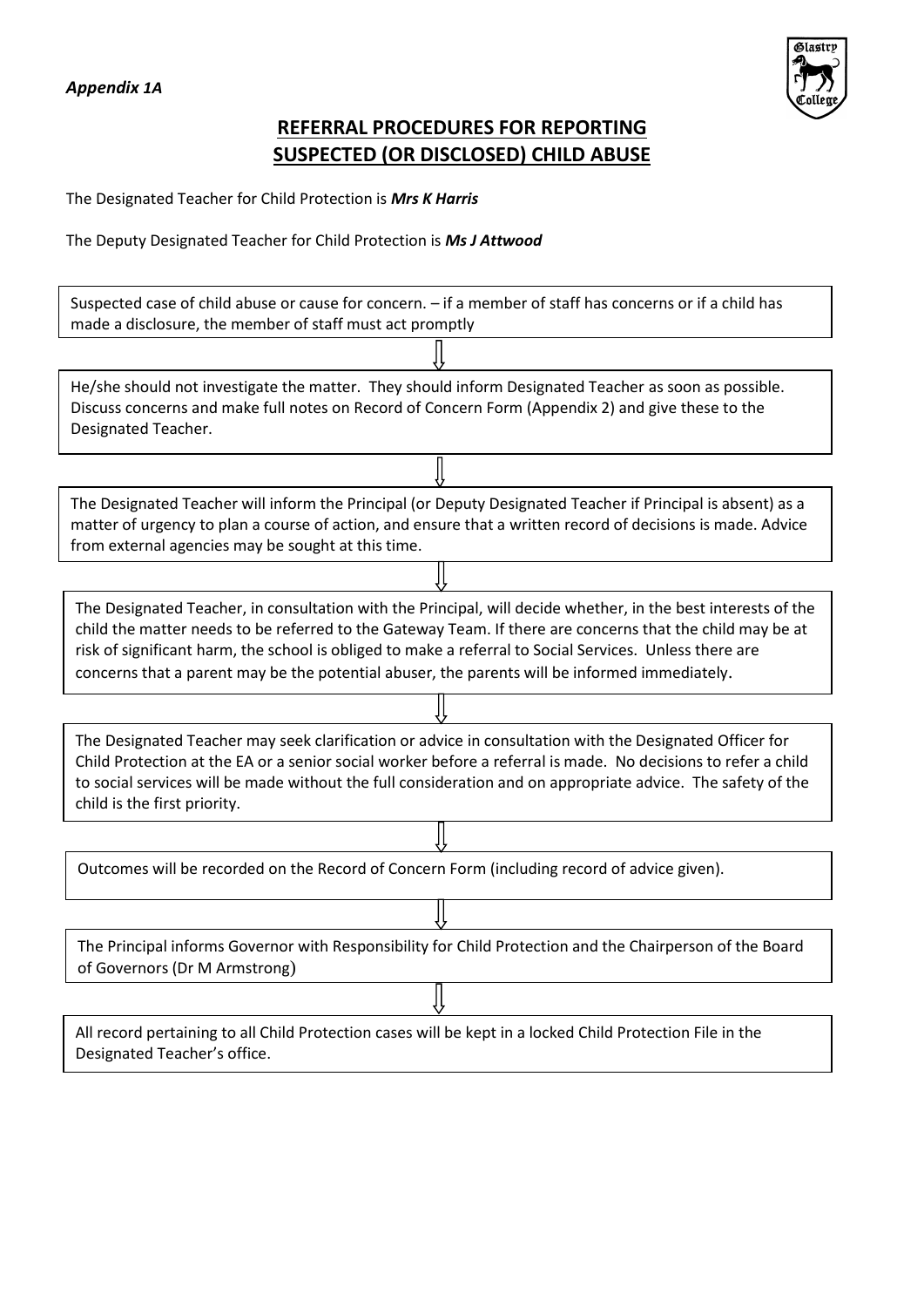

## **CHILD PROTECTION – GUIDANCE TO STAFF RESPONSE TO DISCLOSURE OF ABUSE**

When a child discloses abuse, the way in which you respond is crucial.

- 1. It is important to take the disclosure seriously and make a response that includes all of these five statements in some form.
	- I believe you
	- I'm sorry it happened to you
	- I'm glad you told me
	- It's not your fault, and never was
	- We can get help, together
- 2. When speaking to the child, questions should be open-ended.
- 3. NEVER PROMISE CONFIDENTIALITY. However, only people who need to know in order to help will be informed.
- 4. The chief task is to LISTEN TO THE CHILD.
- 5. The child should not be asked to give details of the abuse.
- 6. Make full notes and contact the Designated Teacher for Child Protection immediately. If they are not available, report it to the Deputy Designated Teacher for Child Protection or the Principal.
- 7. Write up your notes using Section 1 of the Reason for Concern Form. Follow the guidelines carefully. Pass this onto the Designated Teacher as soon as possible.
- 8. Ask for support if you need it. Receiving a disclosure can be traumatic. Talk to another adult if it helps but keep in mind the child's right to privacy.
- 9. The Designated Teacher will inform the Principal and together they will decide the action to be taken.

Remember:

- Listen
- Believe, let the child know you believe
- Do not interrogate it is not your responsibility to obtain details of abuse
- Affirm whatever feelings the young person has
- Refer follow the procedure
- Follow up support the young person after referral as the process can be lengthy and stressful
- Record dates and content of interviews
- Seek support if you need it.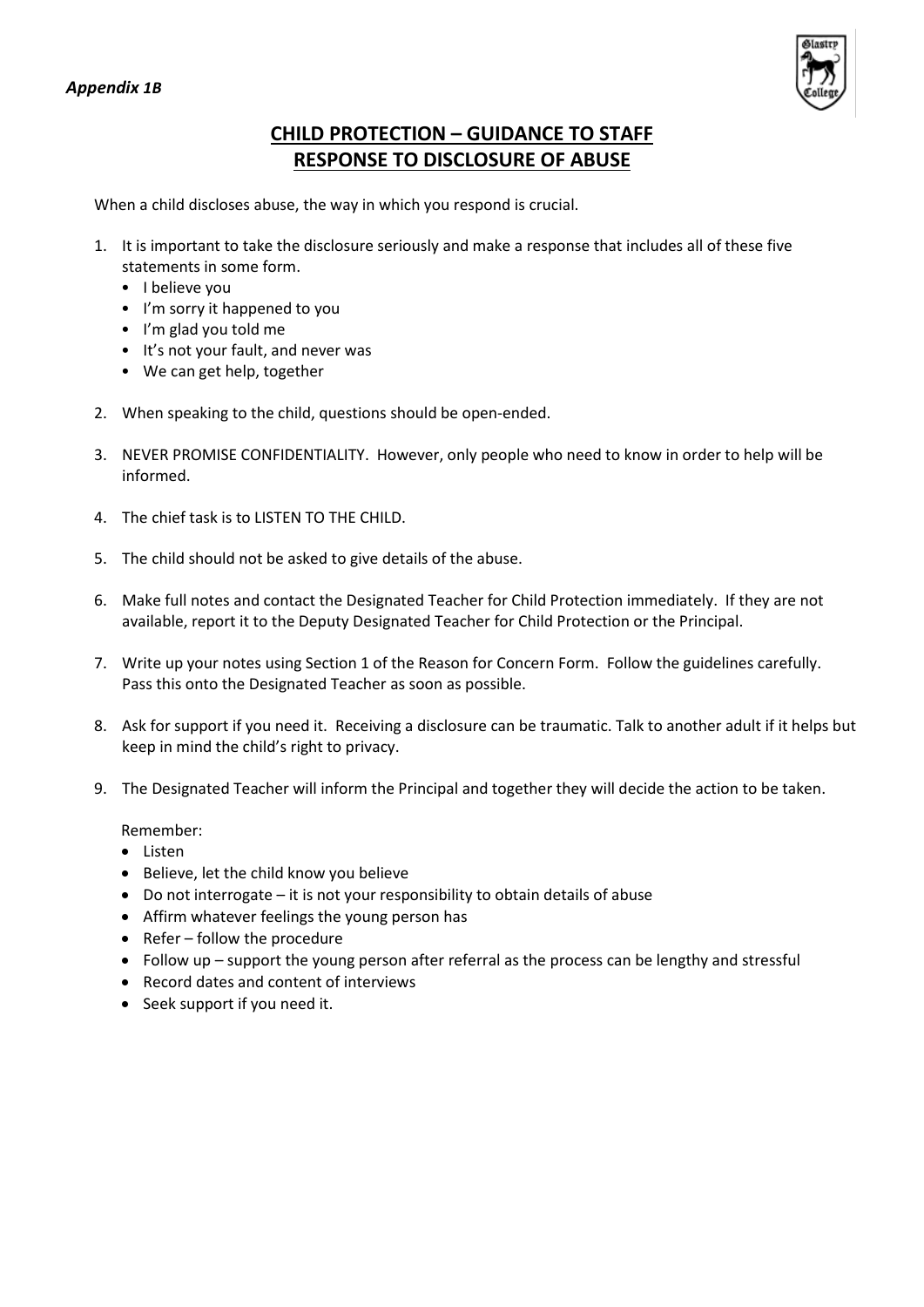

## **CONFIDENTIAL**

## **NOTE OF CONCERN**

## **CHILD PROTECTION RECORD - REPORTS TO DESIGNATED TEACHER**

| Name of Pupil:                                                                               |
|----------------------------------------------------------------------------------------------|
| Year Group:                                                                                  |
| Date, time of incident / disclosure:                                                         |
| Circumstances of incident / disclosure:                                                      |
| Nature and description of concern:                                                           |
| Parties involved, including any witnesses to an event and what was said or done and by whom: |
| Action taken at the time:                                                                    |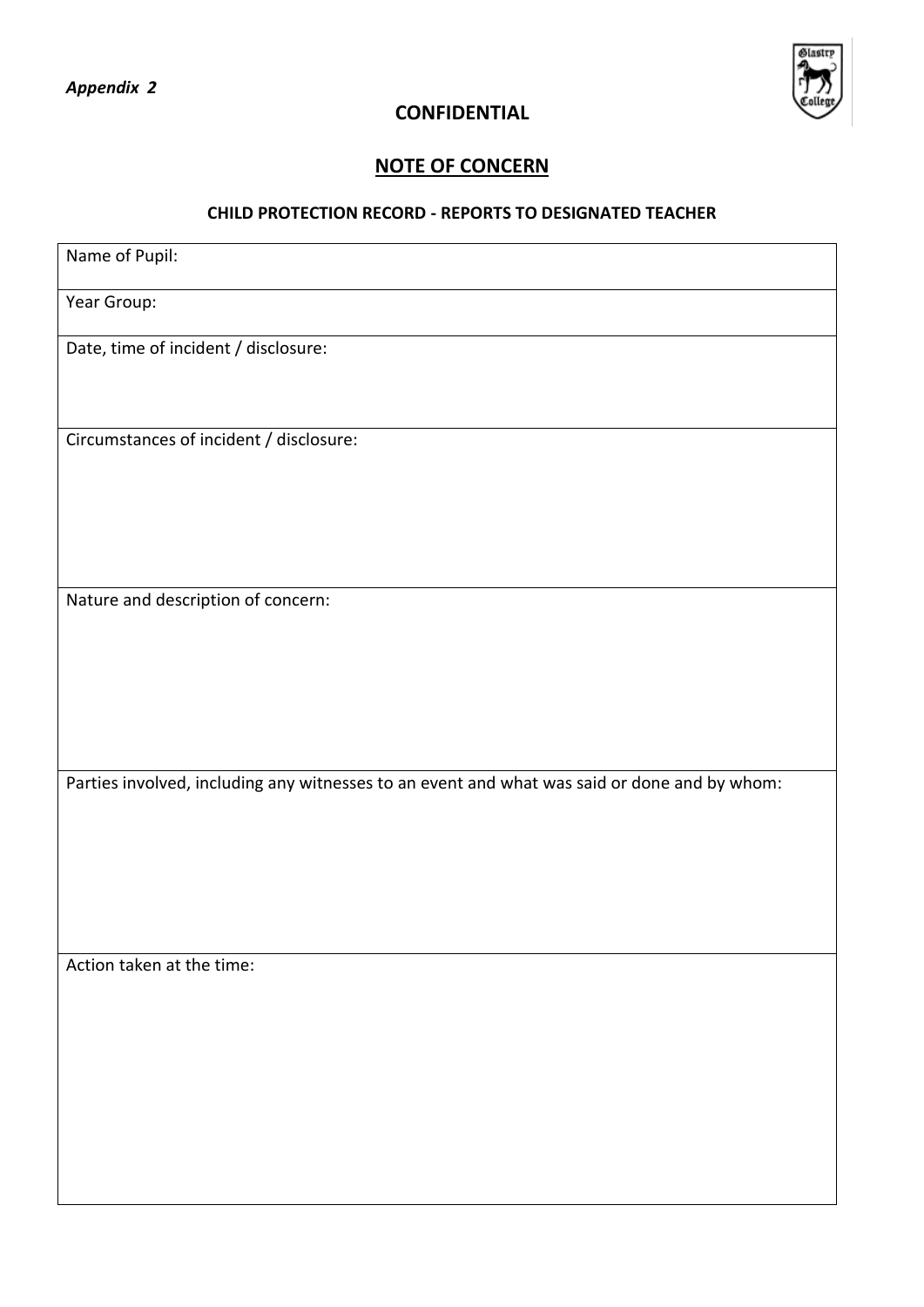| Details of any advice sought, from whom and when:                      |      |     |
|------------------------------------------------------------------------|------|-----|
|                                                                        |      |     |
|                                                                        |      |     |
|                                                                        |      |     |
| Any further action taken:                                              |      |     |
|                                                                        |      |     |
|                                                                        |      |     |
|                                                                        |      |     |
|                                                                        |      |     |
| Written report passed to Designated Teacher:<br>If 'No' state reason:  | Yes: | No: |
|                                                                        |      |     |
|                                                                        |      |     |
|                                                                        |      |     |
| Date and time of report to the Designated Teacher:                     |      |     |
|                                                                        |      |     |
|                                                                        |      |     |
|                                                                        |      |     |
| Written note from staff member placed on pupil's Child Protection file |      |     |
| Yes<br>No                                                              |      |     |
| If 'No' state reason:                                                  |      |     |
|                                                                        |      |     |
|                                                                        |      |     |
|                                                                        |      |     |
|                                                                        |      |     |
|                                                                        |      |     |
|                                                                        |      |     |
|                                                                        |      |     |
|                                                                        |      |     |
|                                                                        |      |     |
|                                                                        |      |     |
| Signature of Designated Teacher: _________________________             |      |     |
|                                                                        |      |     |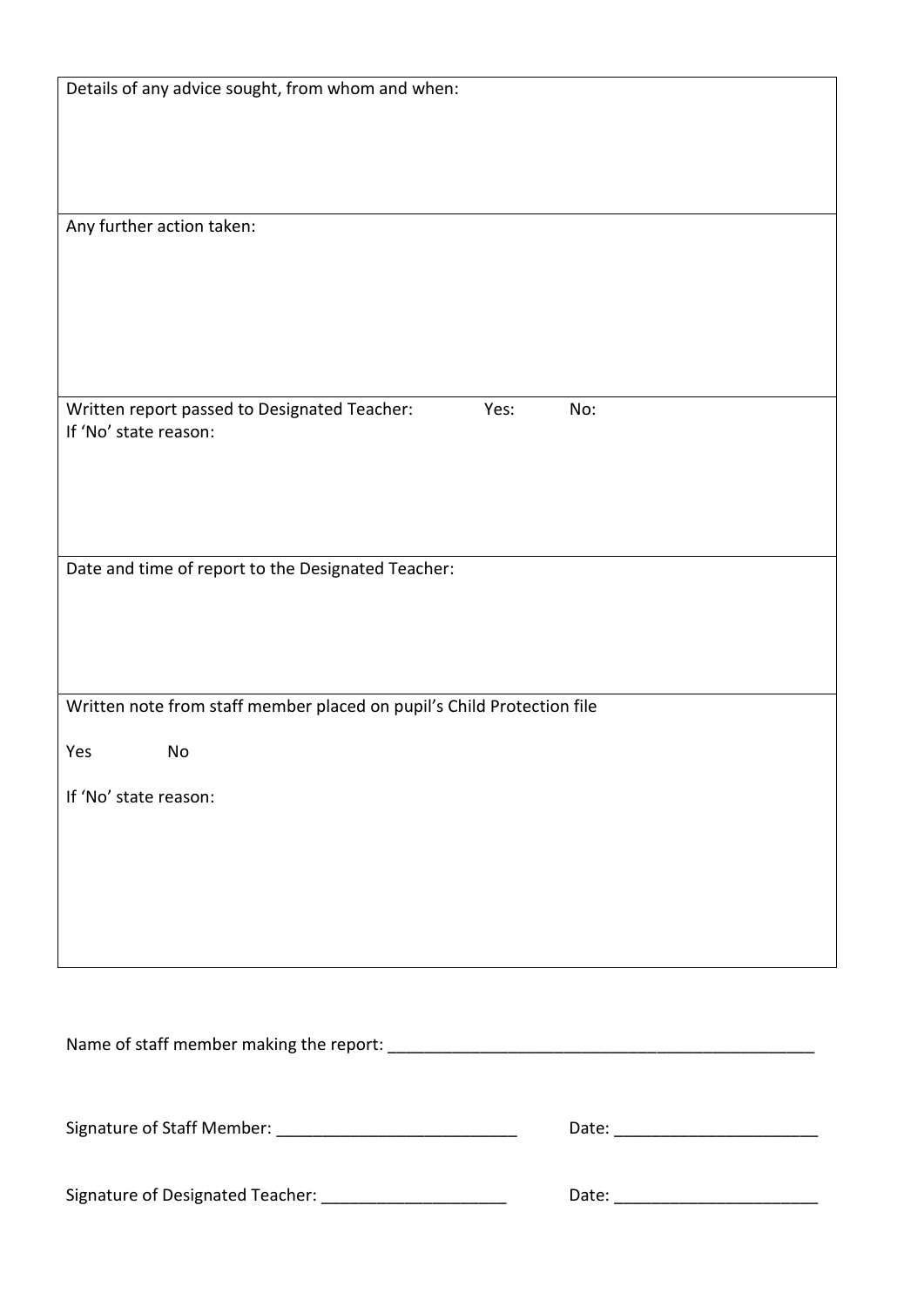## **PARENTAL RESPONSIBILITY**



## **Who Has It?**

- 1. The birth mother or mother by adoption
- 2. The birth father if:
	- a. Married to the birth mother at the time of birth
	- b. Subsequently marries the birth mother
	- c. Gets a 'Parental Responsibility Agreement' through a Solicitor
	- d. Gets a 'Parental Responsibility Order' Article 7, through the Court
	- e. Registered as the child's father (after 2002)
- 3. Anyone who has a Residence Order during its lifetime, eg. Grandparents
- 4. The State if a Care Order is in force

## **How Do You Lose It?**

- 1. The birth mother
	- a. If the child is adopted by someone else
- 2. The birth father
	- a. If the child is adopted by someone else
	- b. Through the Court
- 3. Anyone with a Residence Order
	- a. End of the Order
	- b. New Order replaces it
	- c. Through the Court
- 4. The State
	- a. New Order replaces it
	- b. End of the Order
	- c. Through the Court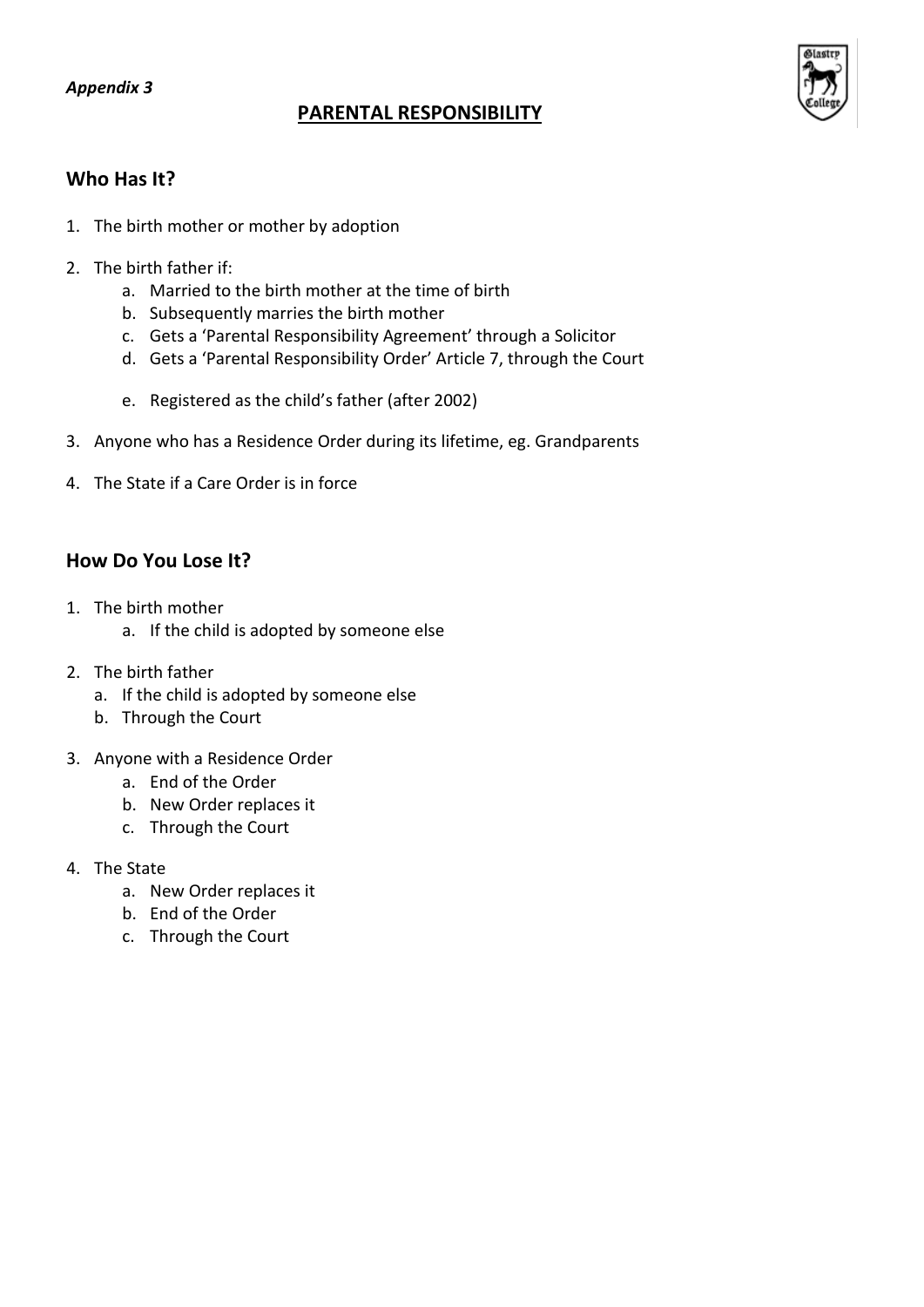

## **SIGNS AND SYMPTOMS OF ABUSE – POSSIBLE INDICATORS**

## **Physical Abuse**

| <b>Physical Indicators</b>                                    | <b>Behavioural Indicators</b>                            |
|---------------------------------------------------------------|----------------------------------------------------------|
| Unexplained bruises $-$ in various stages of healing $-$ grip | Self-destructive tendencies; aggressive to other         |
| marks on arms; slap marks; human bite marks; welts;           | children; behavioural extremes (withdrawn or             |
| bald spots; unexplained/untreated burns; especially           | aggressive);                                             |
| cigarette burns (glove like); unexplained fractures;          | Appears frightened or cowed in presence of adults;       |
| lacerations; or abrasions;                                    | Improbable excuses to explain injuries;                  |
| Untreated injuries;                                           | Chronic runaway;                                         |
| Bruising on both sides of the ear - symmetrical bruising      | Uncomfortable with physical contact;                     |
| should be treated with suspicion; injuries occurring in a     | Come to school early or stays last as if afraid to be at |
| time pattern, eg: every Monday                                | home;                                                    |
|                                                               | Clothing inappropriate to weather - to hide part of      |
|                                                               | body; violent themes in artwork or stories               |

## **Emotional Abuse**

| <b>Physical Indicators</b>                              | <b>Behavioural Indicators</b>                |
|---------------------------------------------------------|----------------------------------------------|
| Well below average in height and weight; "failing to    | Apathy and dejection;                        |
| thrive";                                                | Inappropriate emotional responses to painful |
| Poor hair and skin; alopecia;                           | situations:                                  |
| Swollen extremities, ie: icy cold and swollen hands and | Rocking/head banging;                        |
| feet;                                                   | Inability to play;                           |
| Recurrent diarrhoea, wetting and soiling;               | Indifference to separation from family       |
| Sudden speech disorders;                                | Indiscriminate attachment;                   |
| Signs of self-mutilation;                               | Reluctance for parental liaison;             |
| Signs of solvent abuse (eg: mouth sores, smell of glue, | Fear of new situation;                       |
| drowsiness);                                            | Chronic runaway;                             |
| Extremes of physical, mental and emotional              | Attention seeking/needing behaviour;         |
| development (eg: anorexia, vomiting, stooping)          | Poor peer relationships                      |

# **Neglect**

| <b>Physical Indicators</b>               | <b>Behavioural Indicators</b>                      |
|------------------------------------------|----------------------------------------------------|
| Looks very thin, poorly and sad;         | Tired or listless (falls asleep in class);         |
| Constant hunger; lack of energy;         | Steals food; compulsive eating; begging from class |
| Untreated medical problems;              | friends;                                           |
| Special needs of child not being met;    | Withdrawn; lacks concentration; misses school      |
| Constant tiredness; inappropriate dress; | medicals;                                          |
| Poor hygiene;                            | Reports that no carer is at home;                  |
| Repeatedly unwashed; smelly;             | Low self-esteem;                                   |
| Repeated accidents, especially burns     | Persistent non-attendance at school;               |
|                                          | Exposure to violence including unsuitable videos   |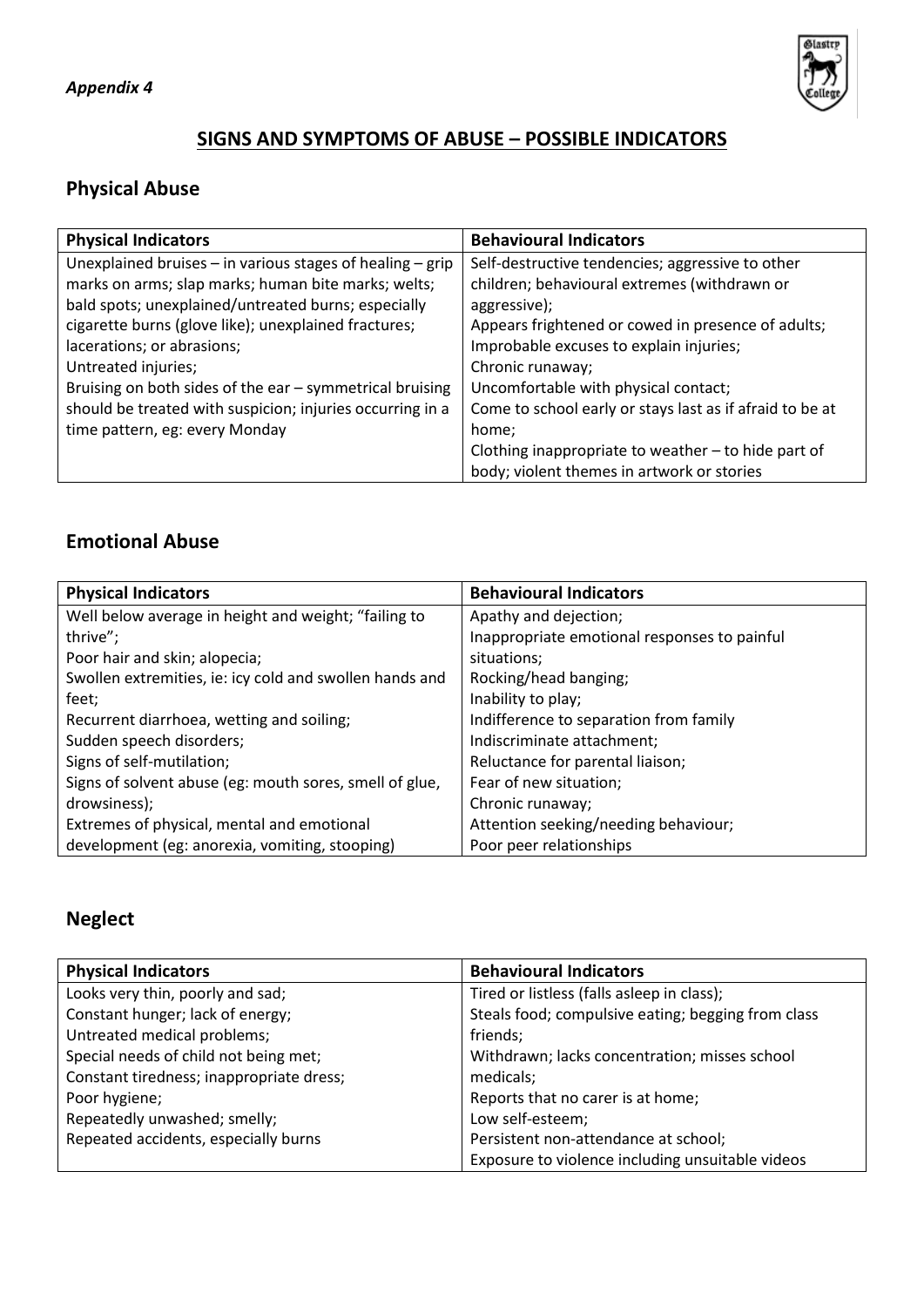## **Sexual Abuse**

| <b>Physical Indicators</b>                            | <b>Behavioural Indicators</b>                            |
|-------------------------------------------------------|----------------------------------------------------------|
| Bruises, scratches, bite marks or other injuries to   | What the child tells you                                 |
| breasts, buttocks, lower abdomen or thighs;           | Withdrawn; chronic depression;                           |
| Bruises or bleeding in genital or anal areas;         | Excessive sexual precociousness;                         |
| Chronic ailments such as recurrent abdominal pains or | Seductiveness;                                           |
| headaches;                                            | Children having knowledge beyond their usual frame of    |
| Difficulty in walking or sitting;                     | reference, eg: young child who can describe details of   |
| Frequent urinary infections;                          | adult sexuality; parent/child role reversal;             |
| Avoidance of lessons, especially PE, games, showers;  | Over concerned for siblings;                             |
| Unexplained pregnancies where the identity of the     | Poor self-esteem; self-devaluation;                      |
| father is vague;                                      | Lack of confidence; peer problems;                       |
| Anorexia/gross over-eating                            | Lack of involvement;                                     |
|                                                       | Massive weight change;                                   |
|                                                       | Suicide attempts (especially adolescents);               |
|                                                       | hysterical/angry outbursts;                              |
|                                                       | Lack of emotional control;                               |
|                                                       | Sudden school difficulties, eg: deterioration in school  |
|                                                       | work or behaviour;                                       |
|                                                       | Inappropriate sex play;                                  |
|                                                       | Repeated attempts to run away from home; unusual or      |
|                                                       | bizarre sexual themes in children's art work or stories; |
|                                                       | Vulnerability to sexual and emotional exploitation;      |
|                                                       | promiscuity;                                             |
|                                                       | Exposure to pornographic material                        |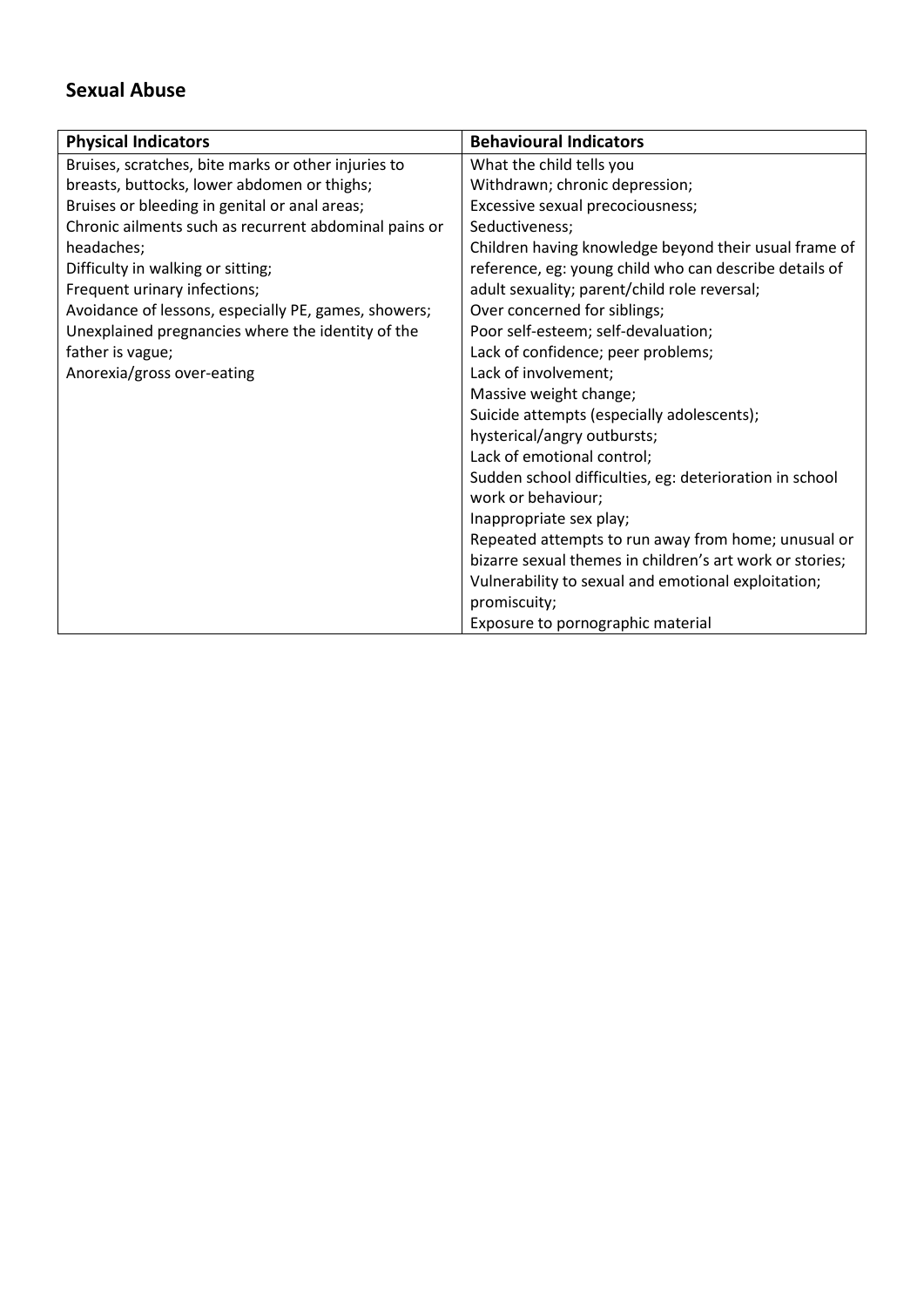

## **SPECIFIC TYPES OF ABUSE**

**Grooming** of a child or young person is always abusive and/or exploitative. It often involves perpetrator(s) gaining the trust of the child or young person or, in some cases, the trust of the family, friends or community, and/or making an emotional connection with the victim in order to facilitate abuse before the abuse begins. This may involve providing money, gifts, drugs and/or alcohol or more basic needs such as food, accommodation or clothing to develop the child's/young person's loyalty to and dependence upon the person(s) doing the grooming. The person(s) carrying out the abuse may differ from those involved in grooming which led to it, although this is not always the case. Grooming is often associated with Child Sexual Exploitation (CSE) but can be a precursor to other forms of abuse. Grooming may occur face to face, online and/or through social media, the latter making it more difficult to detect and identify.

If the staff in Glastry College become aware of signs that may indicate grooming they will take early action and follow the school's child protection policies and procedures.

**Child sexual exploitation** (CSE) is a form of child sexual abuse. It occurs where an individual or group takes advantage of an imbalance of power to coerce, manipulate or deceive a child or young person under the age of 18 into sexual activity (a) in exchange for something the victim needs or wants, and/ or (b) for the financial advantage or increased status of the perpetrator or facilitator. The victim may have been sexually exploited even if the sexual activity appears consensual. Child sexual exploitation does not always involve physical contact; it can also occur through the use of technology. (Co-operating to Safeguard Children and Young People in NI. DHSSPS version 2.0 2017)

The key factor that distinguishes cases of CSE from other forms of child sexual abuse is the concept of exchange – the fact that someone coerces or manipulates a child into engaging in sexual activity **in return for something** they need or desire and/or for the gain of those perpetrating or facilitating the abuse. The something received by the child or young person can include both tangible items and/or more intangible 'rewards' OR 'benefits' such as perceived affection, protection or a sense of value or belonging.

Any child under the age of eighteen, male or female, can be a victim of CSE, including those who can legally consent to have sex. The abuse most frequently impacts upon those of a post-primary age and can be perpetrated by adults or peers, on an individual or group basis.

CSE is a form of child abuse and, as such, any member of staff suspecting that CSE is occurring will follow the school's child protection policy and procedures, including reporting to the appropriate agencies.

**Domestic and Sexual violence and abuse** can have a profoundly negative effect on a child's emotional, psychological and social well-being. A child does not have to witness domestic violence to be adversely affected by it. Living in a violent or abusive domestic environment is harmful to children.

Domestic violence and abuse is defined as 'threatening, controlling, coercive behaviour, violence or abuse (psychological, virtual, physical, verbal, sexual, financial or emotional) inflicted on anyone (irrespective of age, ethnicity, religion, gender, identity, sexual orientation or any form of disability) by a current or former intimate partner or family member.' Sexual Violence and Abuse is defined as 'any behaviour (physical, psychological, verbal, virtual /online perceived to be of a sexual nature which is controlling, coercive, exploitative, harmful or unwanted that is inflicted on anyone (irrespective of age, ethnicity, religion, gender, gender identity, sexual orientation or any form of disability).' (Stopping Domestic and Sexual Violence and Abuse in Northern Ireland - A Seven Year Strategy: March 2016).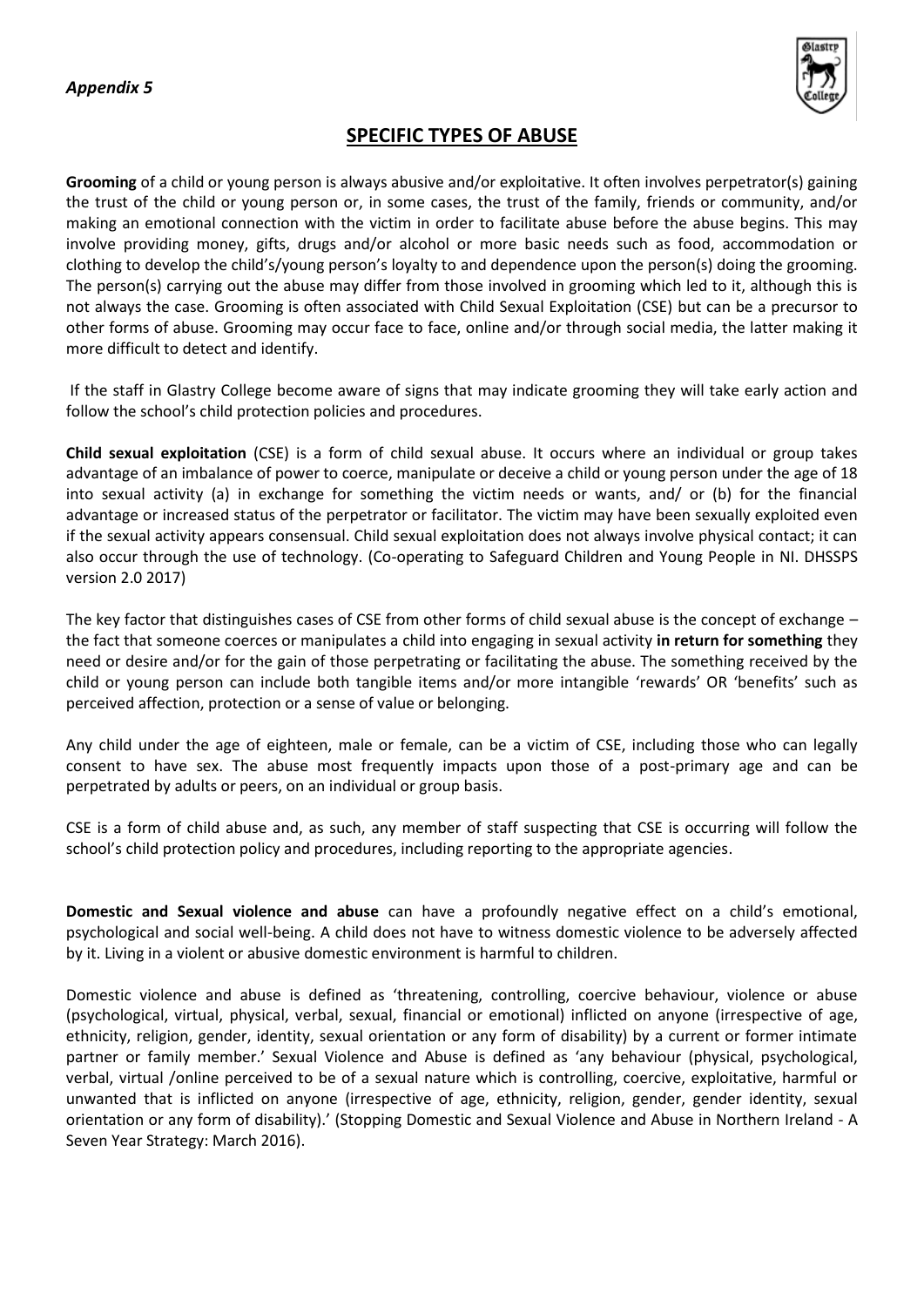If it comes to the attention of school staff that Domestic Abuse, is or may be, affecting a child this will be passed on to the Designated/Deputy Designated Teacher who has an obligation to share the information with the Social Services Gateway Team.

**Female Genital Mutilation** (FGM) is a form of child abuse and violence against women and girls. FGM comprises all procedures that involve partial or total removal of the external female genitalia, or other injury to the female genital organs for non-medical reasons. The procedure is also referred to as 'cutting', 'female circumcision' and 'initiation'. The practice is medically unnecessary, extremely painful and has serious health consequences, both at the time when the mutilation is carried out and in later life. FGM is a form of child abuse and, as such, teachers have a statutory duty to report cases, including suspicion, to the appropriate agencies, through agreed established procedures set out in our school policy.

**Forced Marriage** A forced marriage is a marriage conducted without the valid consent of one or both parties and where duress is a factor. Duress can include physical, psychological, financial, sexual and emotional pressure. Forced marriage is a criminal offence in Northern Ireland and if in SCHOOL NAME we have knowledge or suspicion of a forced marriage in relation to a child or young person we will contact the PSNI immediately.

## **Children who display harmful sexualised behaviour**

Learning about sex and sexual behaviour is a normal part of a child's development. It will help them as they grow up, and as they start to make decisions about relationships. As a school we support children and young people, through the Personal Development element of the curriculum, to develop their understanding of relationships and sexuality and the responsibilities of healthy relationships. Teachers are often therefore in a good position to consider if behaviour is within the normal continuum or otherwise.

It is important to distinguish between different sexual behaviours - these can be defined as 'healthy', 'problematic' or 'sexually harmful'. Healthy sexual behaviour will normally have no need for intervention, however consideration may be required as to appropriateness within a school setting. Problematic sexual behaviour requires some level of intervention, depending on the activity and level of concern. For example, a one-off incident may simply require liaising with parents on setting clear direction that the behaviour is unacceptable, explaining boundaries and providing information and education. Alternatively, if the behaviour is considered to be more serious, perhaps because there are a number of aspects of concern, advice from the EA CPSS may be required. We will also take guidance from DE Circular 2016/05 to address concerns about harmful sexualised behaviour displayed by children and young people.

## **What is Harmful Sexualised Behaviour?**

Harmful sexualised behaviour is any behaviour of a sexual nature that takes place when:

- There is no informed consent by the victim; and/or the perpetrator uses threat (verbal, physical or emotional) to coerce, threaten or intimidate the victim
- Harmful sexualised behaviour can include: Using age inappropriate sexually explicit words and phrases.
- Inappropriate touching.
- Using sexual violence or threats.
- Sexual behaviour between children is also considered harmful if one of the children is much older particularly if there is more than two years' difference in age or if one of the children is pre-pubescent and the other is not.
- However, a younger child can abuse an older child, particularly if they have power over them for example, if the older child is disabled.

Sexually harmful behaviour is primarily a child protection concern. There may remain issues to be addressed through the school's Positive Behaviour Policy but it is important to always apply principles that remain child centred.

Harmful sexualised behaviour will always require intervention and in our school we will refer to our child protection policy and, seek the support that is available from the CPSS.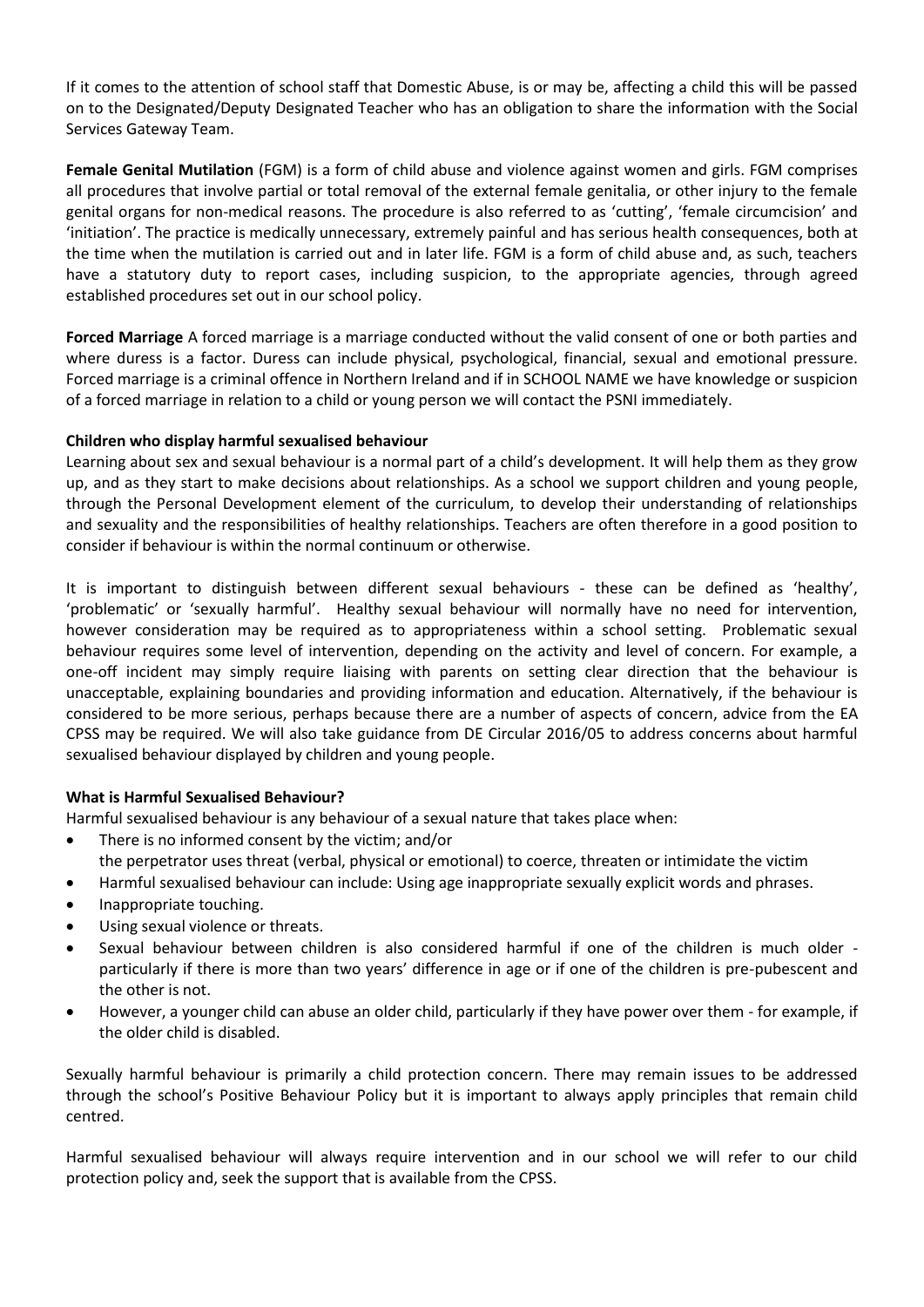## **E safety/Internet abuse**

Online safety means acting and staying safe when using digital technologies. It is wider than simply internet technology and includes electronic communication via text messages, social environments and apps, and using games consoles through any digital device. In all cases, in schools and elsewhere, it is a paramount concern.

In January 2014, the SBNI published its report 'An exploration of e-safety messages to young people, parents and practitioners in Northern Ireland' which identified the associated risks around online safety under four categories:

- **Content risks**: the child or young person is exposed to harmful material.
- **Contact risks**: the child or young person participates in adult initiated online activity.
- **Conduct risks**: the child or young person is a perpetrator or victim in peer-to-peer exchange.
- **Commercial risks**: the child or young person is exposed to inappropriate commercial advertising, marketing schemes or hidden costs.

We, in Glastry College, have a responsibility to ensure that there is a reduced risk of pupils accessing harmful and inappropriate digital content and will be energetic in teaching pupils how to act responsibly and keep themselves safe. As a result, pupils should have a clear understanding of online safety issues and, individually, be able to demonstrate what a positive digital footprint might look like.

The school's actions and governance of online safety are reflected clearly in our safeguarding arrangements. Safeguarding and promoting pupils' welfare around digital technology is the responsibility of everyone who comes into contact with the pupils in the school or on school-organised activities.

**Sexting** is the sending or posting of sexually suggestive images, including nude or semi-nude photographs, via mobile or over the internet. There are two aspects to Sexting:

## **Sexting between individuals in a relationship**

Whilst this will be addressed through the preventative curriculum, as a College, we will adopt the same approach to all cases of sexting, taking guidance from the EA CPSS & Gateway Team.

Pupils need to be aware that it is illegal, under the Sexual Offences (NI) Order 2008, to take, possess or share 'indecent images' of anyone under 18 even if they are the person in the picture (or even if they are aged 16+ and in a consensual relationship) and in these cases we will contact local police on 101 for advice and guidance. We may also seek advice from the EA Child Protection Support Service.

Please be aware that, while offences may technically have been committed by the child/children involved, the matter will be dealt with sensitively and considering all of the circumstances and it is not necessarily the case that they will end up with a criminal record. It is important that particular care is taken in dealing with any such cases. Adopting scare tactics may discourage a young person from seeking help if they feel entrapped by the misuse of a sexual image.

## **Sharing an inappropriate image with an intent to cause distress**

If a pupil has been affected by inappropriate images or links on the internet it is important that it is **not forwarded to anyone else**. Schools are not required to investigate incidents. It is an offence under the Criminal Justice and Courts Act 2015 (www.legislation.gov.uk/ukpga/2015/2/section/33/enacted) to share an inappropriate image of another person without the individual's consent.

If a young person has shared an inappropriate image of themselves that is now being shared further whether or not it is intended to cause distress, the child protection procedures of the school will be followed.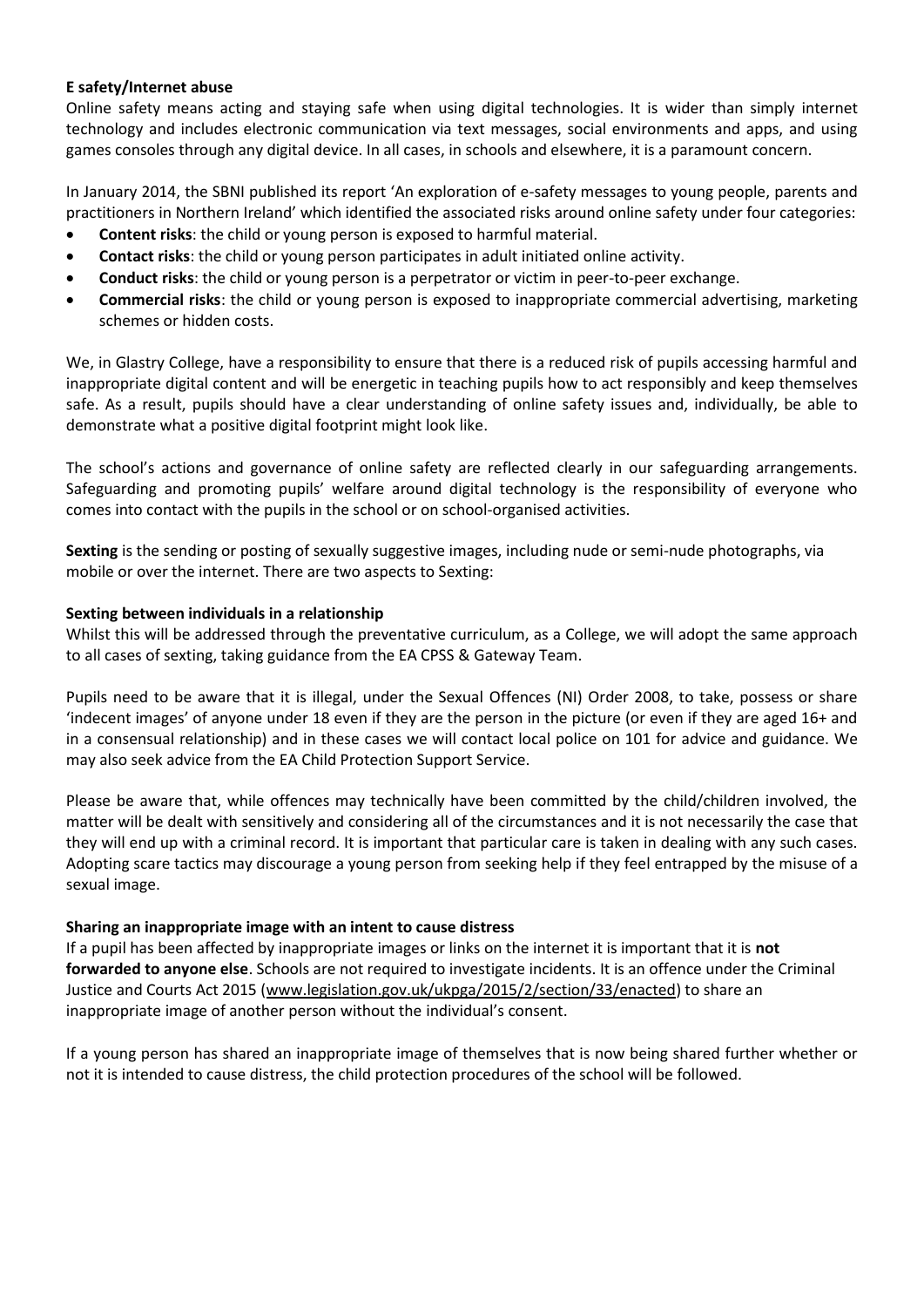## *Appendix 6*

#### **CHILDREN WITH INCREASED VULNERABILITIES**



## **Children with a disability**

Children and young people with disabilities (i.e. any child or young person who has a physical, sensory or learning impairment or a significant health condition) may be more vulnerable to abuse and those working with children with disabilities should be aware of any vulnerability factors associated with risk of harm, and any emerging child protection issues.

Staff must be aware that communication difficulties can be hidden or overlooked making disclosure particularly difficult. Staff and volunteers working with children with disabilities will receive training to enable them to identify and refer concerns early in order to allow preventative action to be taken.

## **Children with limited fluency in English**

As with children with a special educational need, children who are not fluent in English should be given the chance to express themselves to a member of staff or other professional with appropriate language/communication skills, especially where there are concerns that abuse may have occurred.

Designated Teachers should work with their SEN co-ordinators along with school staff with responsibility for newcomer pupils, seeking advice from the EA's Inclusion and Diversity Service to identify and respond to any particular communication needs that a child may have. All schools should try to create an atmosphere in which pupils with special educational needs which involve communication difficulties, or pupils for whom English is not their first language, feel confident to discuss these issues or other matters that may be worrying them.

## **Pre-school provision**

Many of the issues in the preceding paragraphs will be relevant to our young children who may have limited communication skills. In addition to the above, staff will follow our Intimate Care policy and procedures in consultation with the child's parent[s]/carer[s]

## **Looked After Children**

In consultation with other agencies and professionals, a Health and Social Care Trust may determine that a child or young person's welfare cannot be safeguarded if they remain at home. In these circumstances, a child may be accommodated through a voluntary arrangement with the persons with parental responsibility for the child or the HSCT may make an application to the Court for a Care Order to place the child or young person in an alternative placement provided by the Trust. The HSCT will then make arrangements for the child to be looked after, either permanently or temporarily. It is important that the views of children, young people and their parents and/or others with parental responsibility for the looked child are taken into account when decisions are made.

A member of school staff will attend LAC meetings and will provide a written report. Where necessary, school support will be put in place for the child/young person. Information will be shared with relevant staff on a need to know basis.

## **Children / young people who go missing**

Children and young people who go missing come from all backgrounds and communities and are known to be at greater risk of harm. This includes risks of being sexually abused or exploited although children and young people may also become homeless or a victim or perpetrator of crime. Those who go missing from their family home may have no involvement with services as not all children and young people who run away or go missing from their family home have underlying issues within the family, or are reported to the police as missing.

The patterns of going missing may include overnight absences or those who have infrequent unauthorised absences of short time duration. When a child or young person returns, having been missing for a period, we should be alert to the possibility that they may have been harmed and to any behaviours or relationships or other indicators that children and young people may have been abused.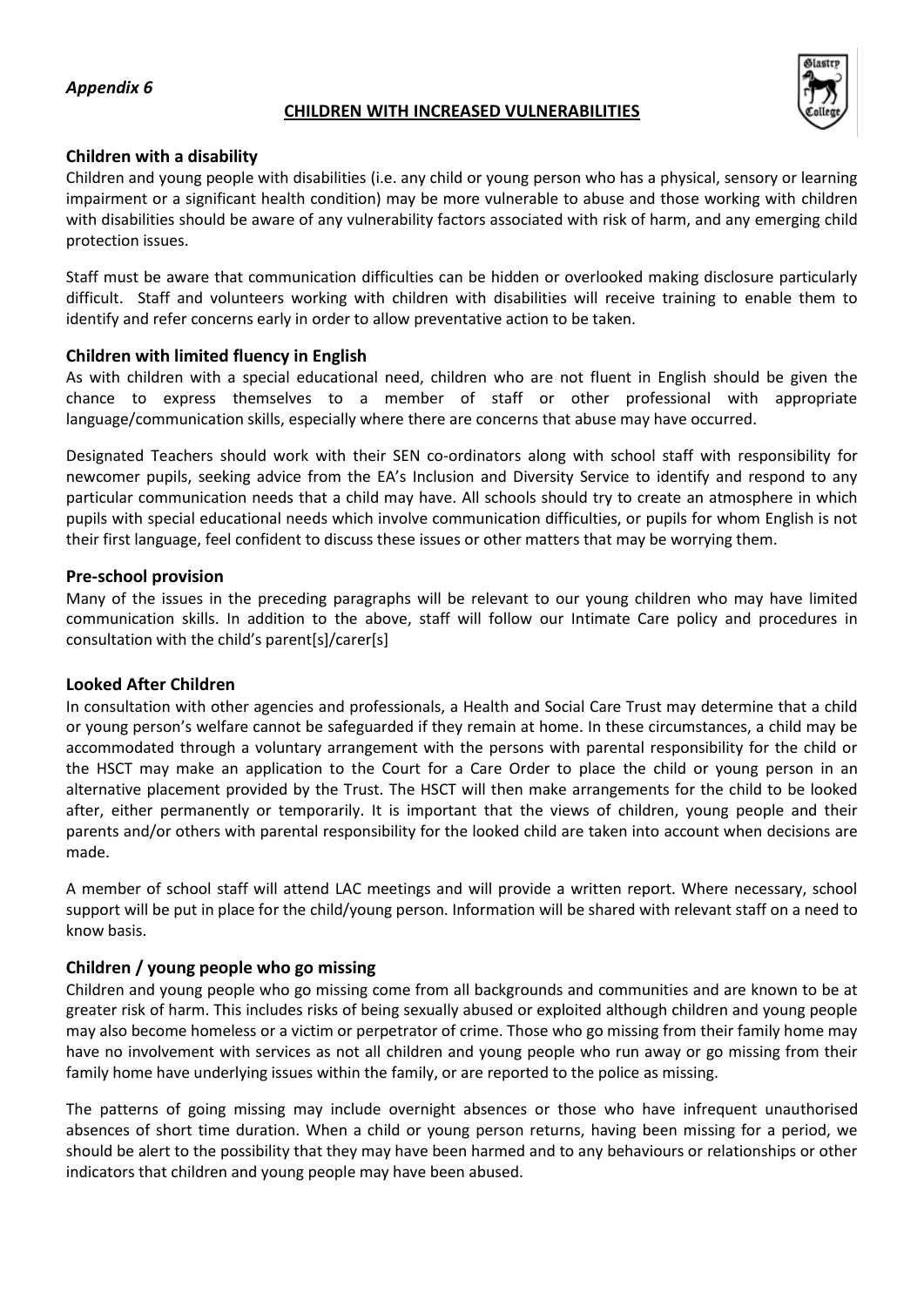School staff will work in partnership with those who look after the child or young person who goes missing and, if appropriate, will complete a risk assessment. Current school policies will apply e.g. attendance, safeguarding, relationships and sexuality education.

## **Young people in supported accommodation**

Staff will work in partnership with those agencies involved with young people leaving care and those living in supported accommodation and will provide pastoral support as necessary.

## **Young people who are homeless**

If we become aware that a young person in our school is homeless we will share this information with Social Services whose role is to carry out a comprehensive needs and risk assessment. We will contribute to the assessment and attend multi-disciplinary meetings.

## **Separated, unaccompanied and trafficked children and young people**

**Separated children** and young people are those who have been separated from their parents, or from their previous legal or customary primary caregiver. **Unaccompanied children** and young people are those seeking asylum without the presence of a legal guardian. Consideration must be given to the fact that separated or unaccompanied children may be a victim of human trafficking.

**Child Trafficking** is the recruitment, transportation, transfer, harbouring or receipt of a child or young person, whether by force or not, by a third person or group, for the purpose of different types of exploitation.

If we become aware of a child or young person who may be separated, unaccompanied or a victim of human trafficking we in School Name will immediately follow our safeguarding and child protection procedures

## **Children of parents with additional support needs**

Children and young people can be affected by the disability of those caring for them. Parents, carers or siblings with disabilities may have additional support needs which impact on the safety and wellbeing of children and young people in the family, possibly affecting their education or physical and emotional development. It is important that any action school staff take to safeguard children and young people at risk of harm in these circumstances encompasses joint working between specialist disability and children's social workers and other professionals and agencies involved in providing services to adult family members. This will assist us in ensuring the welfare of the children and young people in the family is promoted and they are safeguarded as effectively as possible.

Where it is known or suspected that parents or carers have impaired ability to care for a child, the safeguarding team will give consideration to the need for a child protection response in addition to the provision of family support and intervention.

## **Gender identity issues and sexual orientation**

Young people from the LGBTQ community may face particular difficulties which could make them more vulnerable to harm. These difficulties could range from intolerance and homophobic bullying from others to difficulties for the young person themselves in exploring and understanding their sexuality. At such times young people may be more vulnerable to predatory advances from adults seeking to exploit or abuse them. This could impede a young person's ability or willingness to raise concerns if they feel they are at risk or leave young people exposed to contact with people who would exploit them.

As a staff working with young people from the LGBT community we will support them to appropriately access information and support on healthy relationships and to report any concerns or risks of abuse or exploitation.

## **Boarding schools and residential settings**

Children in the above settings are particularly vulnerable to abuse. We will ensure that staff are appropriately vetted and trained in accordance with DE guidance.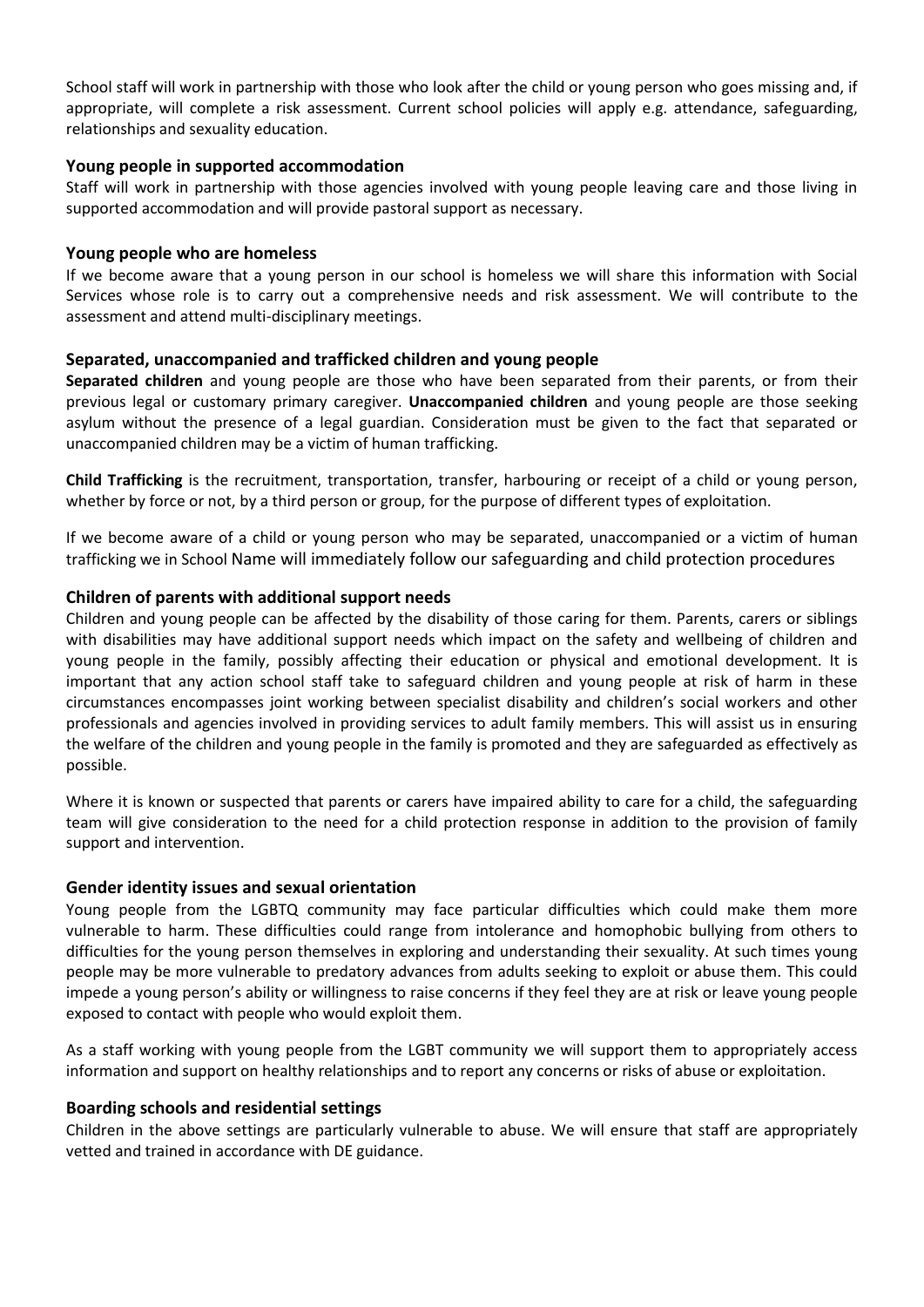## **Work experience, school trips and educational visits**

Our duty to safeguard and promote the welfare of children and young people also includes periods when they are in our care outside of the school setting. We will follow DE guidance on educational visits, school trips and work experience to ensure our current safeguarding policies are adhered to and that appropriate staffing levels are in place.

## **Children/young people's behaviours**

**Peer Abuse** Children and young people may be at risk of physical, sexual and emotional bullying and abuse by their peers. Such abuse should always be taken as seriously as abuse perpetrated by an adult. Where a child or young person has been harmed by another, all school staff should be aware of their responsibilities in relation to both children and young people who perpetrate the abuse as well as those who are victims of it and, where necessary, should contribute to an inter-disciplinary and multi-agency response.

**Self-Harm** Self-harm encompasses a wide range of behaviours and things that people do to themselves in a deliberate and usually hidden way, which are damaging. It may indicate a temporary period of emotional pain or distress, or deeper mental health issues which may result in the development of a progressive pattern of worsening self-harm that may ultimately result in death by misadventure or suicide. Self-harm may involve abuse of substances such as alcohol or drugs, including both illegal and/or prescribed drugs.

Self-harming behaviours may indicate that a child or young person has suffered abuse; however, this is not always the case. School staff should share concerns about a child or young person who is self-harming with a member of the safeguarding team who will seek advice from appropriately qualified and experienced professionals including those in the non-statutory sector to make informed assessments of risk in relation to self-harming behaviours.

**Suicidal Ideation** Staff must act without delay if they have concerns about a child or young person who presents as being suicidal as it is important that children and young people who communicate thoughts of suicide or engage in para-suicidal behaviours are seen urgently by an appropriately qualified and experienced professional, including those in the non-statutory sector, to ensure they are taken seriously, treated with empathy, kindness and understanding and informed assessments of risk and needs can be completed as a matter of priority.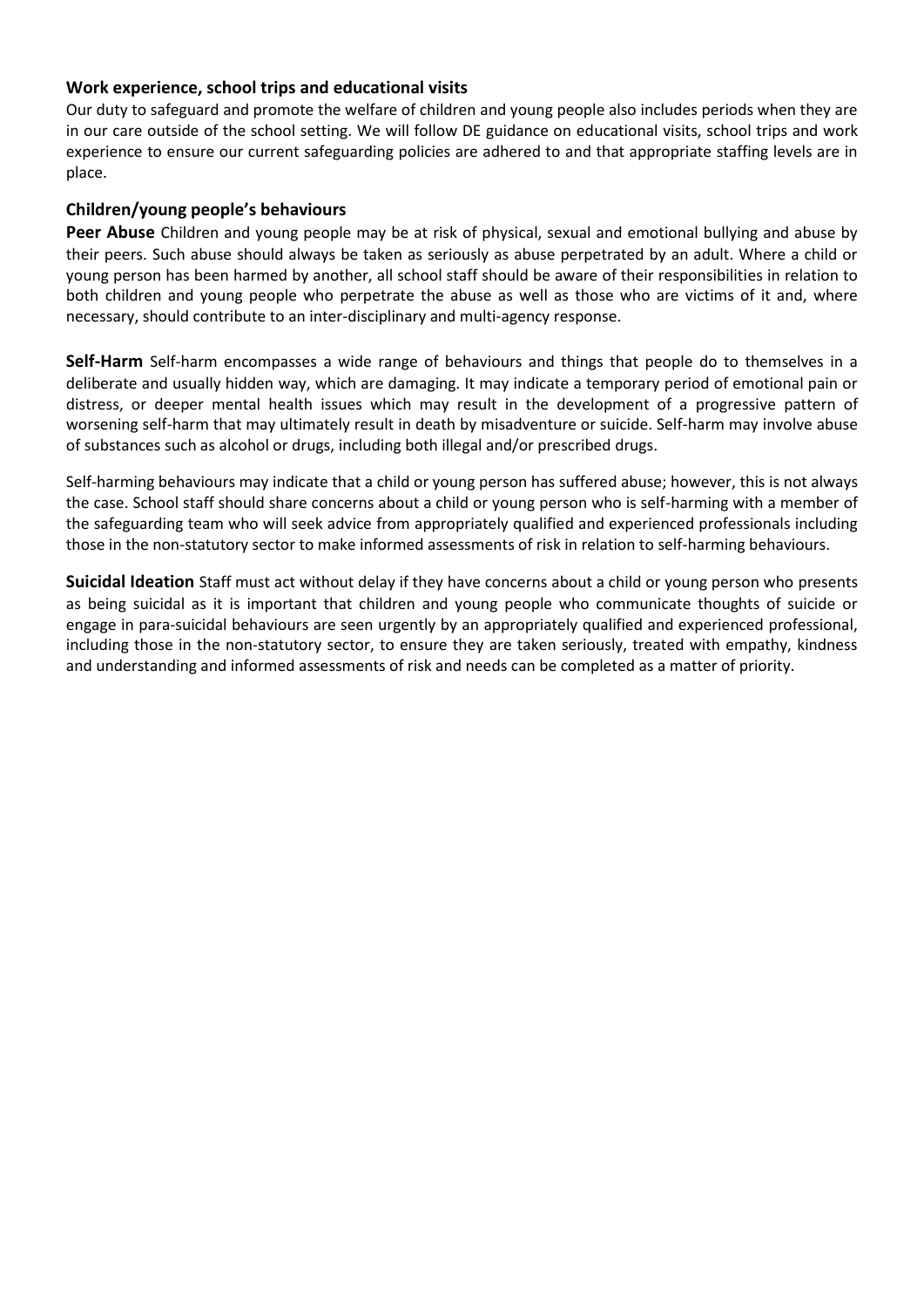

## **HOW A PARENT/GUARDIAN CAN MAKE OR RAISE A CHILD PROTECTION CONCERN**

If a parent/guardian has a child protection/safeguarding concern they can follow the guide below:

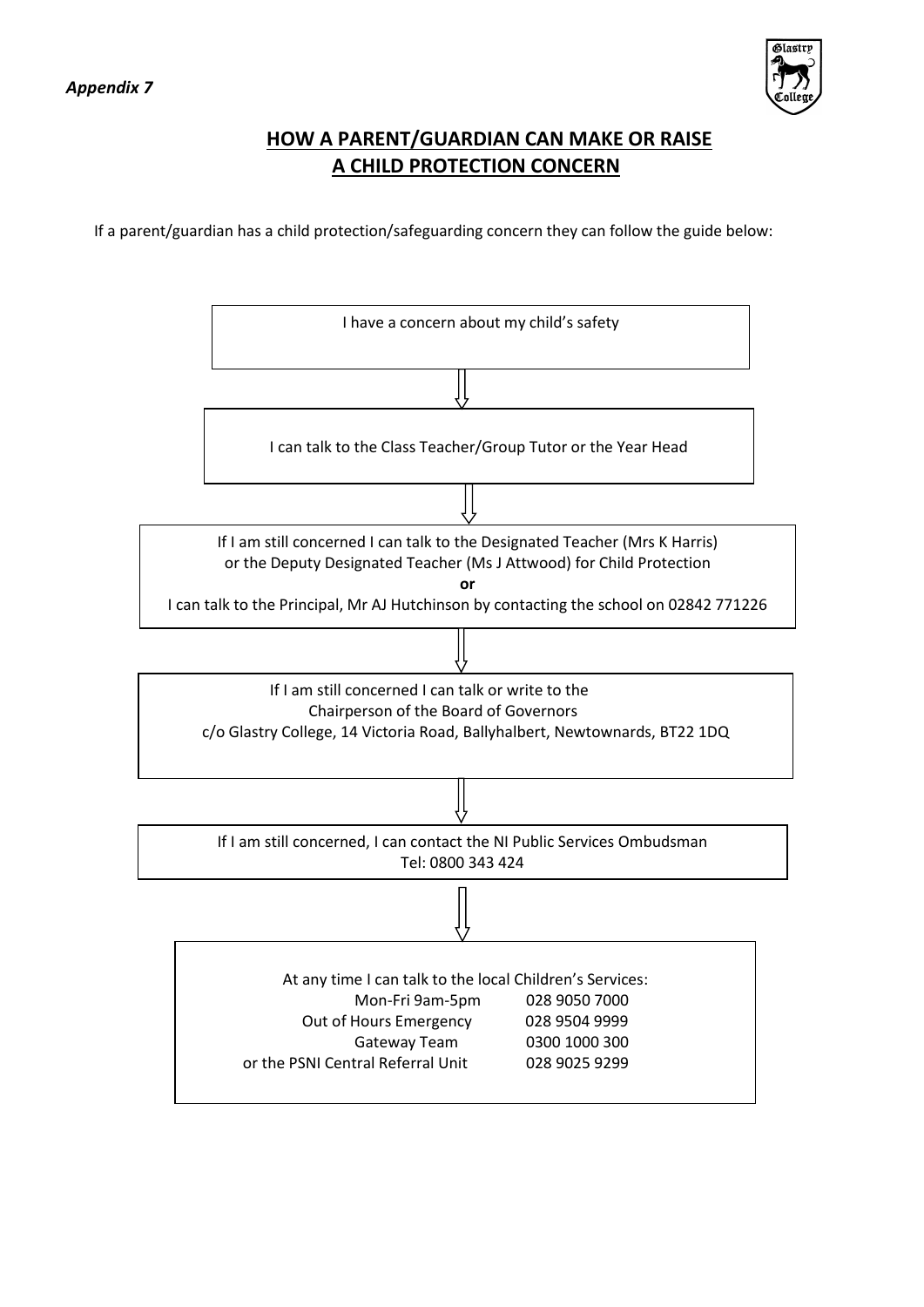

## **PROCEDURE WHERE THE SCHOOL HAS CONCERNS, OR HAS BEEN GIVEN INFORMATION, ABOUT POSSIBLE ABUSE BY SOMEONE OTHER THAN A MEMBER OF STAFF**

Member of staff completes the Note of Concern on what has been observed or shared and must ACT PROMPTLY.

Source of concern is notified that the school will follow up appropriately on the issues raised.

Staff member discusses concerns with the Designated Teacher or Deputy Designated Teacher in his/her absence and provides note of concern.

Designated Teacher should consult with the Principal or other relevant staff before deciding upon action to be taken, always taking care to avoid undue delay. If required, advice may be sought from a CPSS officer.

## **Child Protection referral is required**

Designated Teacher seeks consent of the parent/carer and/or the child (if they are competent to give this) unless this would place the child at risk of significant harm then telephones the Children's Services Gateway Team and/or the PSNI if a child is at immediate risk. He/she submits a completed UNOCINI referral form within 24 hours.

Designated Teacher clarifies/discusses concern with child/ parent/carers and decides if a child protection referral is or is not required.

**Child Protection referral is not required**

School may consider other options including monitoring the situation within an agreed timescale; signposting or referring the child/parent/carers to appropriate support services such as the Children's Services Gateway Team or local Family Support Hub with parental consent, and child/young person's consent (where appropriate).

Where appropriate the source of the concern will be informed as to the action taken. The Designated Teacher will maintain a written record of all decisions and actions taken and ensure that this record is appropriately and securely stored.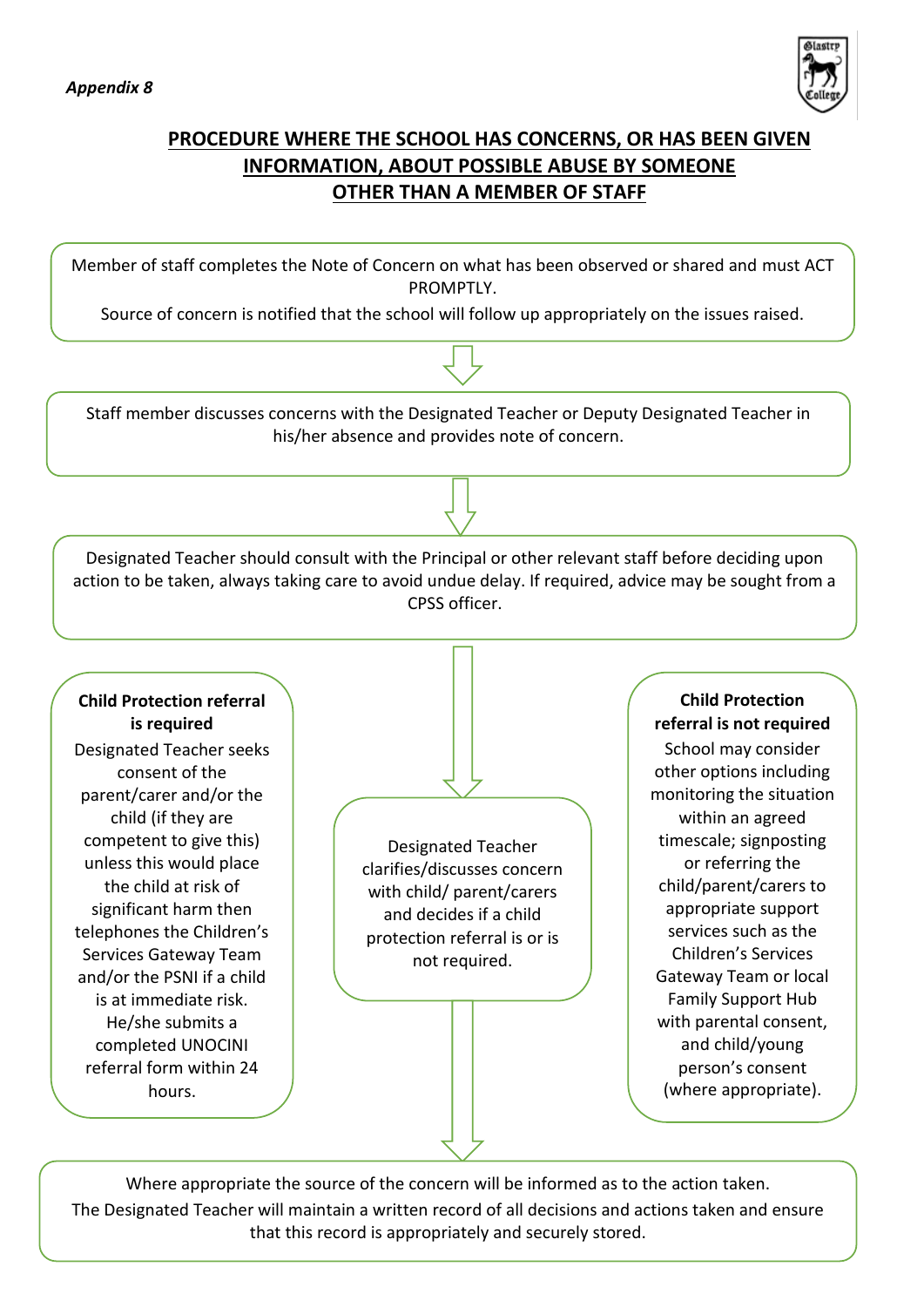

## **DEALING WITH ALLEGATIONS OF ABUSE AGAINST A MEMBER OF STAFF**

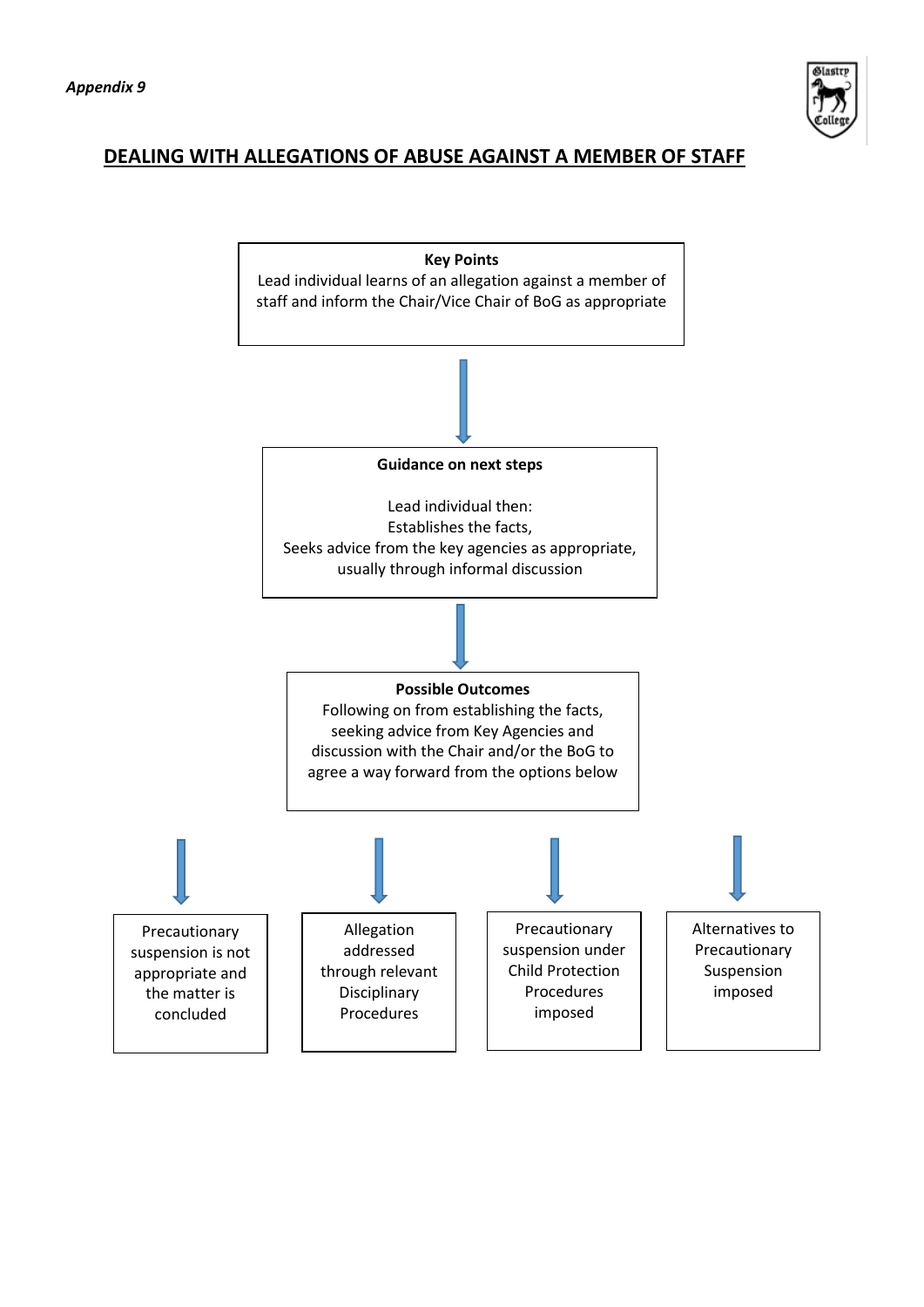

## **GLASTRY COLLEGE 14 VICTORIA ROAD BALLYHALBERT NEWTOWNARDS BT22 1DQ**

## **PASTORAL CARE REPORT**

| ,我们也不会有什么。""我们的人,我们也不会有什么?""我们的人,我们也不会有什么?""我们的人,我们也不会有什么?""我们的人,我们也不会有什么?""我们的人                                                                                                                          |  |
|-----------------------------------------------------------------------------------------------------------------------------------------------------------------------------------------------------------|--|
| Attendance in current school year: _________________________________days out of possible ____________________days.                                                                                        |  |
| <u> 2001 - Andrea Andrew Maria (a chemica al chemica al chemica al chemica al chemica al chemica al chemica al ch</u>                                                                                     |  |
|                                                                                                                                                                                                           |  |
| ,我们也不会有什么。""我们的人,我们也不会有什么?""我们的人,我们也不会有什么?""我们的人,我们也不会有什么?""我们的人,我们也不会有什么?""我们的人                                                                                                                          |  |
|                                                                                                                                                                                                           |  |
|                                                                                                                                                                                                           |  |
| ,我们也不会有什么。""我们的人,我们也不会有什么?""我们的人,我们也不会有什么?""我们的人,我们也不会有什么?""我们的人,我们也不会有什么?""我们的人<br><u> 1989 - Johann Stoff, deutscher Stoffen und der Stoffen und der Stoffen und der Stoffen und der Stoffen und de</u> |  |
|                                                                                                                                                                                                           |  |
| ,我们也不会有什么?""我们的人,我们也不会有什么?""我们的人,我们也不会有什么?""我们的人,我们也不会有什么?""我们的人,我们也不会有什么?""我们的人                                                                                                                          |  |
|                                                                                                                                                                                                           |  |
|                                                                                                                                                                                                           |  |
|                                                                                                                                                                                                           |  |
|                                                                                                                                                                                                           |  |
|                                                                                                                                                                                                           |  |
| Participation in teaching/learning activities: _________________________________                                                                                                                          |  |
|                                                                                                                                                                                                           |  |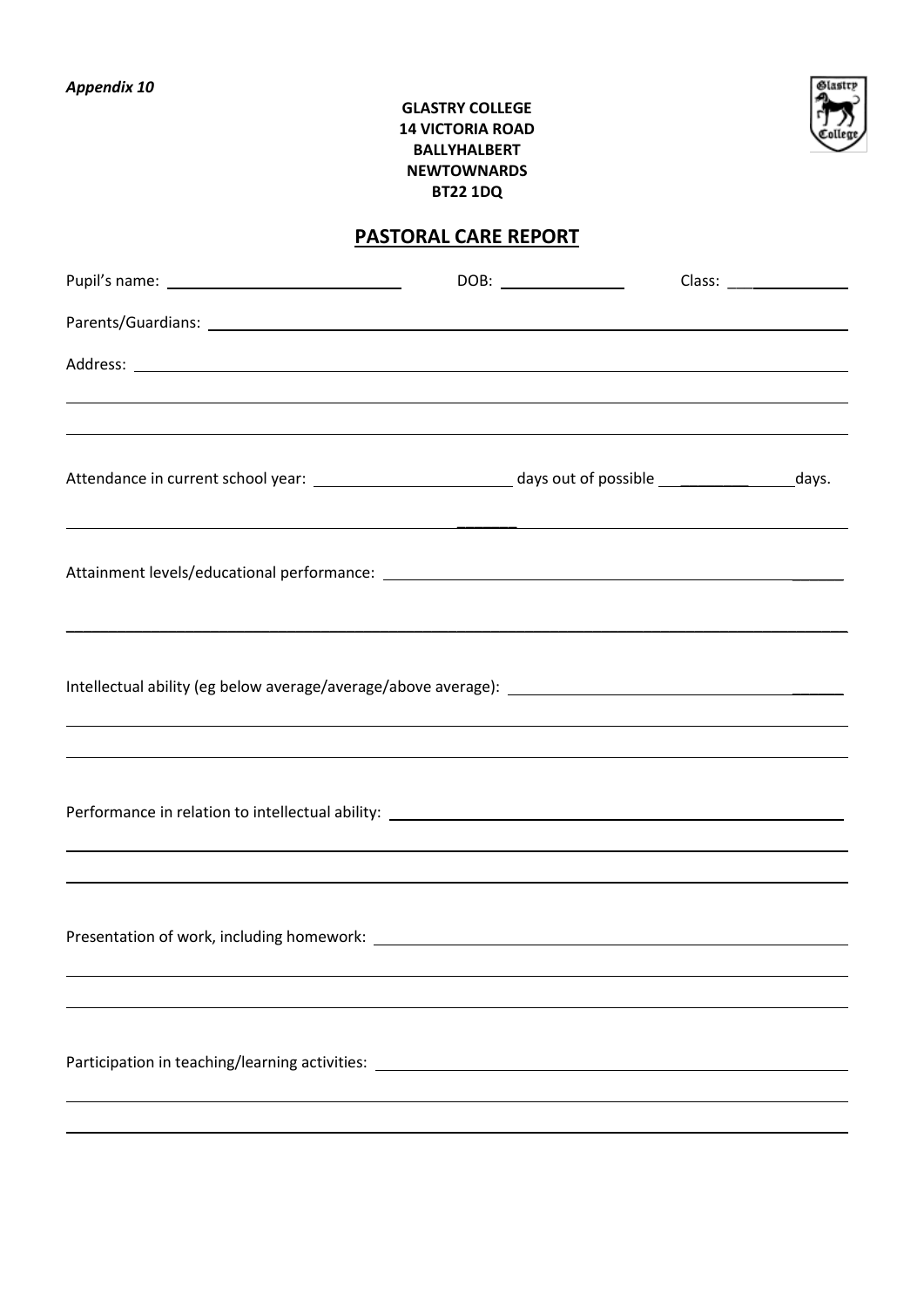| ,我们也不会有什么。""我们的人,我们也不会有什么?""我们的人,我们也不会有什么?""我们的人,我们也不会有什么?""我们的人,我们也不会有什么?""我们的人                                                                                                                                               |  |  |
|--------------------------------------------------------------------------------------------------------------------------------------------------------------------------------------------------------------------------------|--|--|
| Relationship with family (if relevant/known): Network and the set of the set of the set of the set of the set of the set of the set of the set of the set of the set of the set of the set of the set of the set of the set of |  |  |
| ,我们也不会有什么。""我们的人,我们也不会有什么?""我们的人,我们也不会有什么?""我们的人,我们也不会有什么?""我们的人,我们也不会有什么?""我们的人                                                                                                                                               |  |  |
| ,我们也不会有什么?""我们的人,我们也不会有什么?""我们的人,我们也不会有什么?""我们的人,我们也不会有什么?""我们的人,我们也不会有什么?""我们的人<br>General remarks (eg personal appearance, readiness/preparation for learning): _______________________________                              |  |  |
|                                                                                                                                                                                                                                |  |  |
| Signed on behalf of the College:                                                                                                                                                                                               |  |  |
| (Designated Teacher) Date:                                                                                                                                                                                                     |  |  |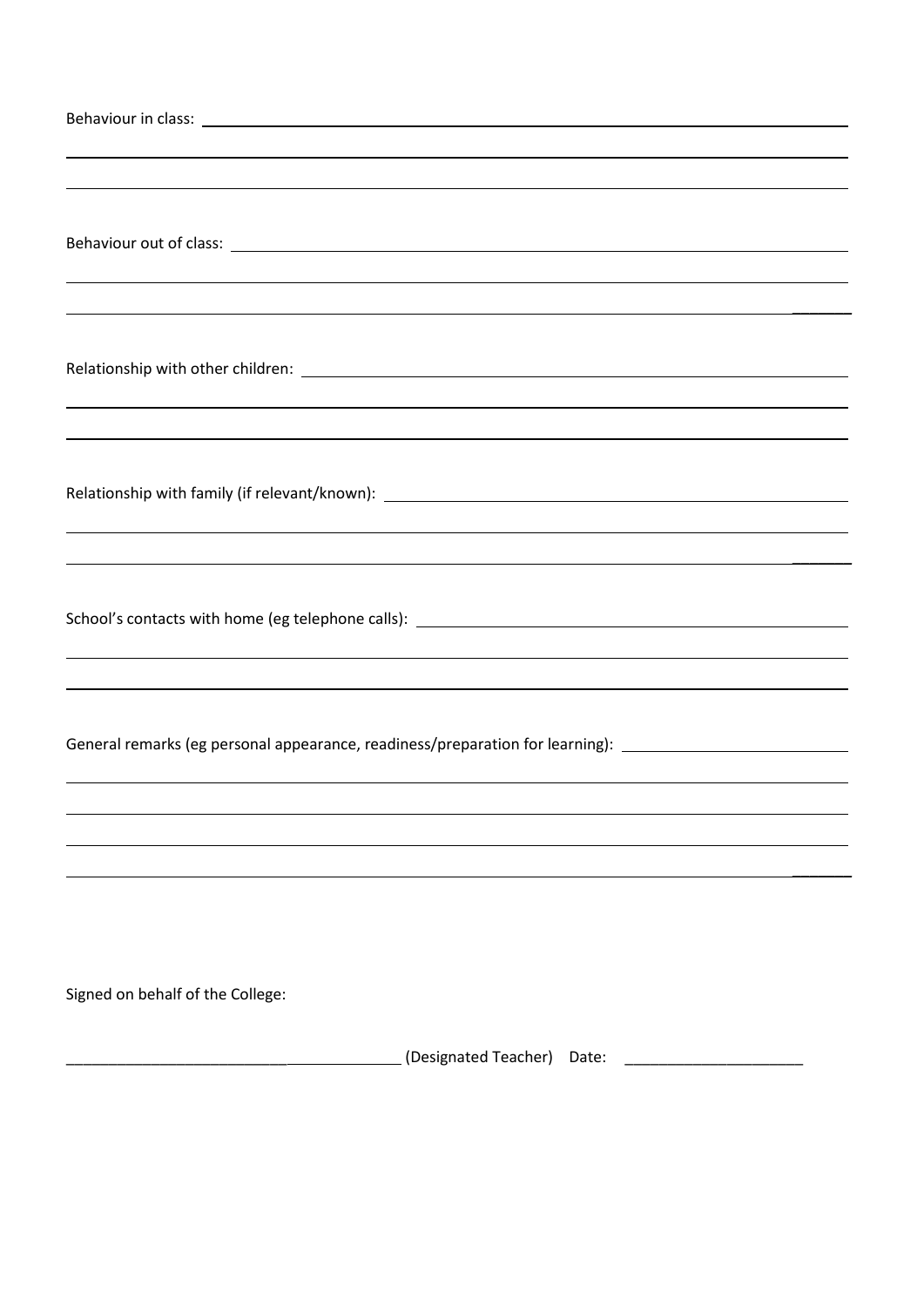## *Appendix 11*

## **Self-Harm**



## **Introduction**

Self-harm is any behaviour where the intent is to deliberately cause harm to one's own body. For example,

- Cutting, scratching, scraping or picking skin
- Swallowing inedible objects
- Taking an overdose of prescription or non-prescription drugs
- Swallowing hazardous materials or substances
- **•** Burning or scalding
- Pulling out hair/eyelashes
- Banging or hitting the head or other parts of the body
- Scoring or scrubbing the body excessively

Self-harm is not a suicide attempt.

Recent research indicates that up to one in ten young people in the UK engage in self-harming behaviours. Selfharm is not a suicide attempt, on the contrary. It is a coping mechanism and it is a desperate attempt to deal with a difficult problem or situation. School staff can play an important role in preventing self-harm and also in supporting students, peers and parents of students currently engaging in self-harm.

## **Risk Factors**

The following factors, particularly in combination, may make a young person vulnerable to self-harm or suicide. However, protective factors help buffer young people from self-harm and suicidal thoughts and behaviours. On the next page is a table of possible risk and possible protective factors for young people.

## **Warning Signs**

School staff may become aware of warning signs which indicate a student is experiencing difficulties that may lead to thoughts of self-harm or suicide. These warning signs should always be taken seriously and staff observing any of these warning signs should seek further guidance from the pupil's Group Tutor, Head of Year or Pastoral Vice Principal. The procedures outlined in Appendix 11 and 12A/B should be followed.

Possible warning signs include:

- Changes in eating/sleeping habits
- Increased isolation from friends or family, becoming socially withdrawn
- Changes in activity and mood-e.g. more aggressive/more introverted
- Lowering of academic achievement
- Talking or joking about self-harm or suicide
- Abusing drugs or alcohol
- Expressing feelings of failure, uselessness, or loss of hope
- Changes in clothing/dress
- Writing/speaking/drawing about suicide
- Significant grief or stress

## **Supporting Young People Who Are Engaging In Self-Harm**

When supporting young people who are self- harming staff should:

- Listen in a non-judgemental way
- Help them to identify more appropriate coping strategies
- Make further referrals for external support
- Treat the self-harm as a safeguarding issue through the Designated Teacher/Deputy Designated Teacher/Principal for Child Protection.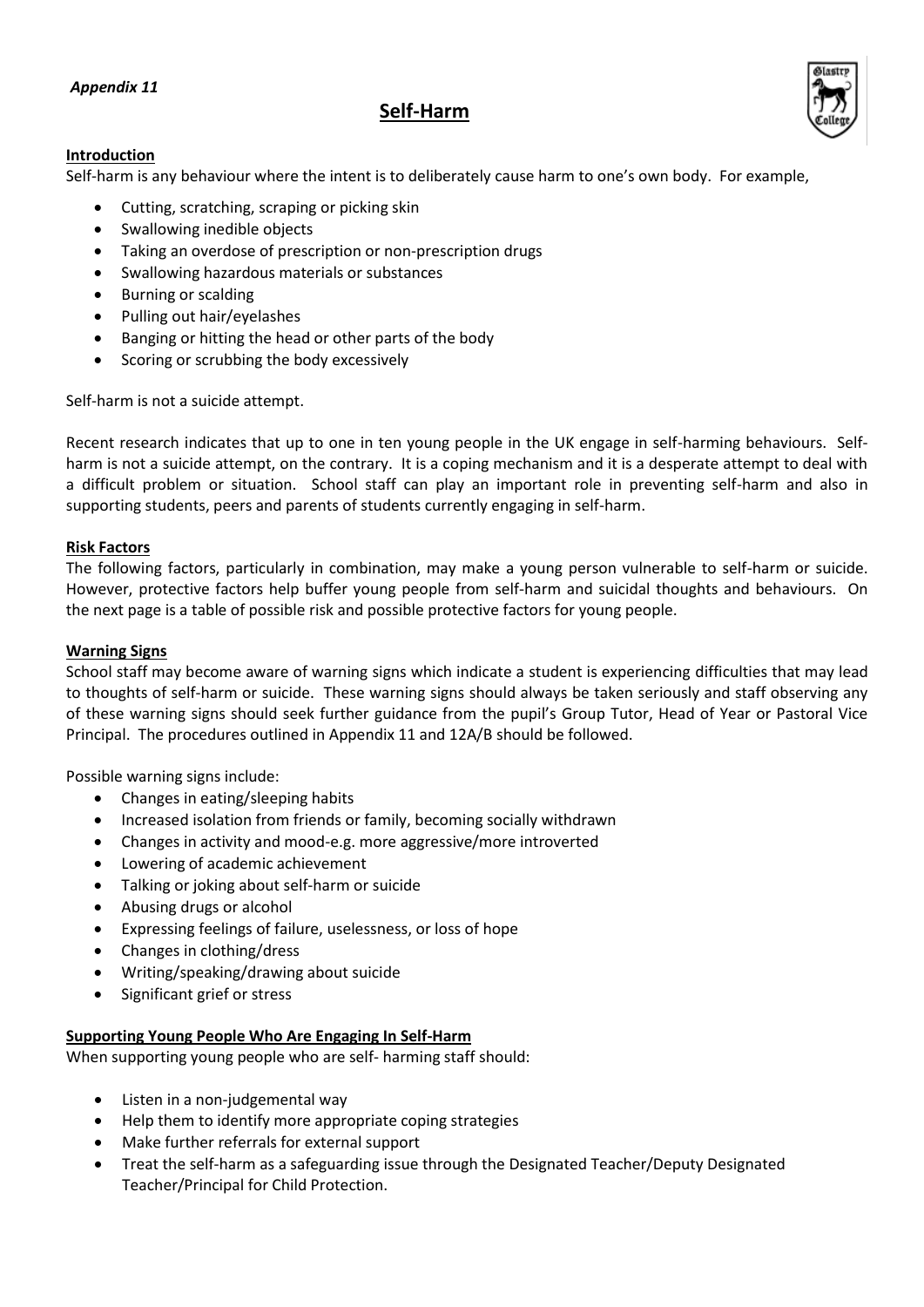## **Responding to Self-Harm**

All school staff have a duty of care towards their pupils and should follow the following procedures:

- 1. Listen it can be very difficult for a young person to disclose distress so it is essential that he/she is given time and attention. Privacy is also important.
- 2. Take it seriously disclosures of self-harm or suicidal thoughts should never be minimised. The young person should be taken seriously – staff should also not express alarm.
- 3. Don't promise confidentiality ensure that the young person knows that the information will be handled sensitively but that it must be shared with others to safeguard them.
- 4. Be open if suicidal intent is suspected, it is important to ask the young person whether they are thinking of harming themselves and if they have made any plans. This gives the young person permission to be completely honest and therefore be able to seek help.
- 5. Supervise closely keep the child/young person with you until they are in the care of the Designated teacher for Child Protection (or appropriate alternative).

## **Safeguarding The Pupil**

The Designated Teacher for Child Protection (or appropriate alternative) will safeguard the young person by doing the following:

- 1. Continuing to supervise closely the pupil who will not be left unsupervised
- 2. Contact parents/guardians/carers who will be advised of the content of the self-harm incident, the school's concern and asked to take the young person to the GP

If possible they should safely hand over the young person into the care of parental/guardians/carers at this point, who should be advised to supervise closely. If the school cannot deliver the young person into their care the school can seek appropriate medical advice, acting in loco parentis, if felt necessary.

Follow-up – The Designated Teacher (or other member of staff) should remain in sensitive contact with parents/guardians/carers and plan to support the young person upon their return to school.

Support for staff and/or peers – it is important that individuals who are involved in this type of situation are carefully supported within the school.

## **Further considerations**

Any meetings with a student, their parents or their peers regarding self-harm should be recorded in writing and include:

- Dates and times
- Concerns raised
- Details of anyone else who has been informed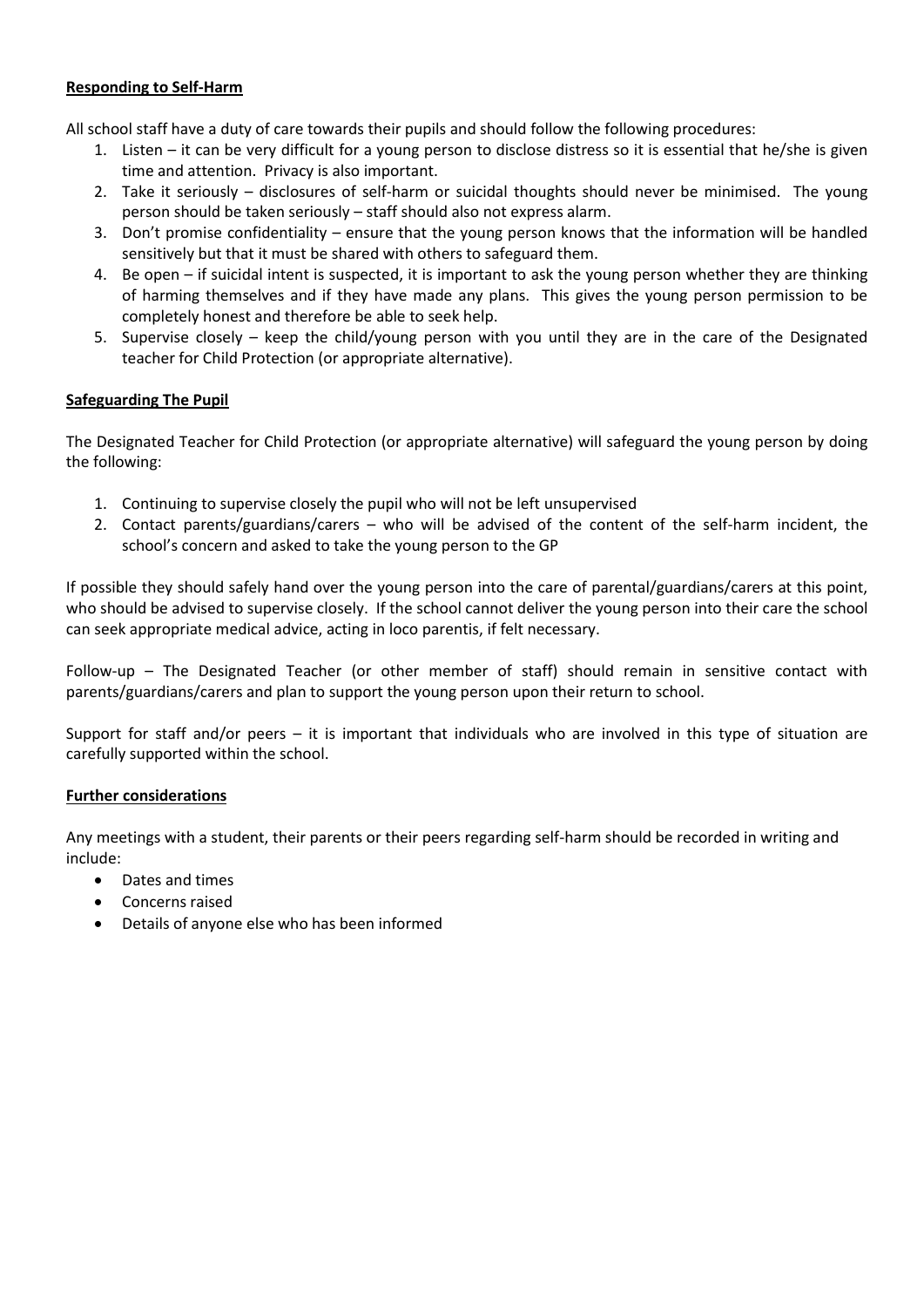

## **PROCEDURE FOR IDENTIFICATION/MANAGEMENT OF A PUPIL EXHIBITING/ CARRYING OUT SELF-HARM**



involved, the principal will be informed immediately and advice sought. parents not to be

e